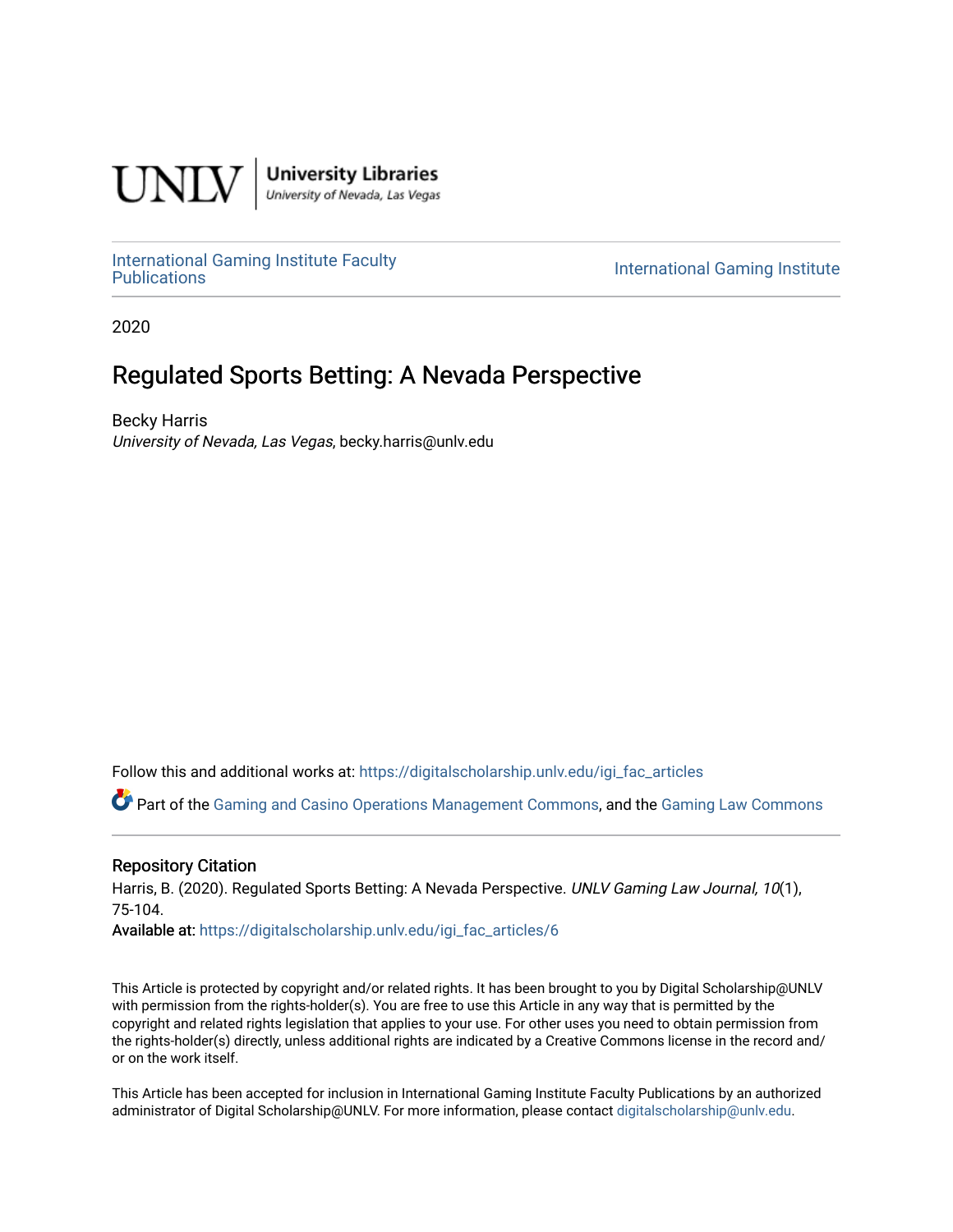C M Y | K

05 - HARRIS.FORMATTED(01.29.2020) (DO NOT DELETE) 3/19/2020 10:40 AM

# REGULATED SPORTS BETTING: A NEVADA PERSPECTIVE<sup>1</sup>

*Becky Harris\** 

#### INTRODUCTION

This article discusses the impact Nevada has had on legal regulated sports betting for the past seventy years. First, an overview and history of Nevada's sports betting regulatory framework will be presented; and, second, lessons learned and issues to consider for states wishing to embark on legalized regulated sports betting such as, integrity, why states and not the federal government should regulate sports betting, how tax rates and fees impact the legal and illegal markets, why technology is a critical component of legal sports wagering, why multiple avenues for consumer protection are essential, and finally how cooperation among all stakeholders is essential and will help create solutions to new challenges.

<sup>\*</sup> Becky Harris is a distinguished fellow in Gaming  $\&$  Leadership at the International Gaming Institute (IGI) at UNLV. She was also an academic fellow at the UNLV International Center for Gaming Regulation whose emphasis was the study of sports betting. She continues to work on sports betting projects through the IGI and is asked to speak about sports betting at conferences around the world. She was the first female chair of the Nevada Gaming Control Board, served in the Nevada Legislature on the Senate Finance, Judiciary, Education, and Commerce, Labor & Energy committees, and chaired the Responsible Gaming Committee of the National Council of Legislators from Gaming States. This experience has provided her with extensive industry knowledge that she is now publishing in this article.

*Post-PASPA: An Examination of Sports Betting in America: Hearing Before H. Subcomm. On Crime, Terrorism, Homeland Security, and Investigations*, 115th Cong. (2018) (Background material provided by Becky Harris) (This document is constantly changing as the sports betting environment transforms in the Post-PASPA Environment. It is current as of January 3, 2019. Prior versions of this document were reviewed and edited by my former staff at the Nevada Gaming Control Board. My thanks to Chief James Barbee, Chief Karl Bennison (retired), Chief Kelly Colvin, Chief Dan Douglas, Hearing Officer Chan Lengsavath, and Technology Lab Manager Eberwien for their insights and contributions as well as Carol O'Hare of the Nevada Council on Problem Gambling.) This article was originally provided as an exhibit as part of a presentation before the U.S. Judiciary's Subcommittee on Crime, Terrorism, Homeland Security and Investigations on September 27, 2018 in Washington, D.C.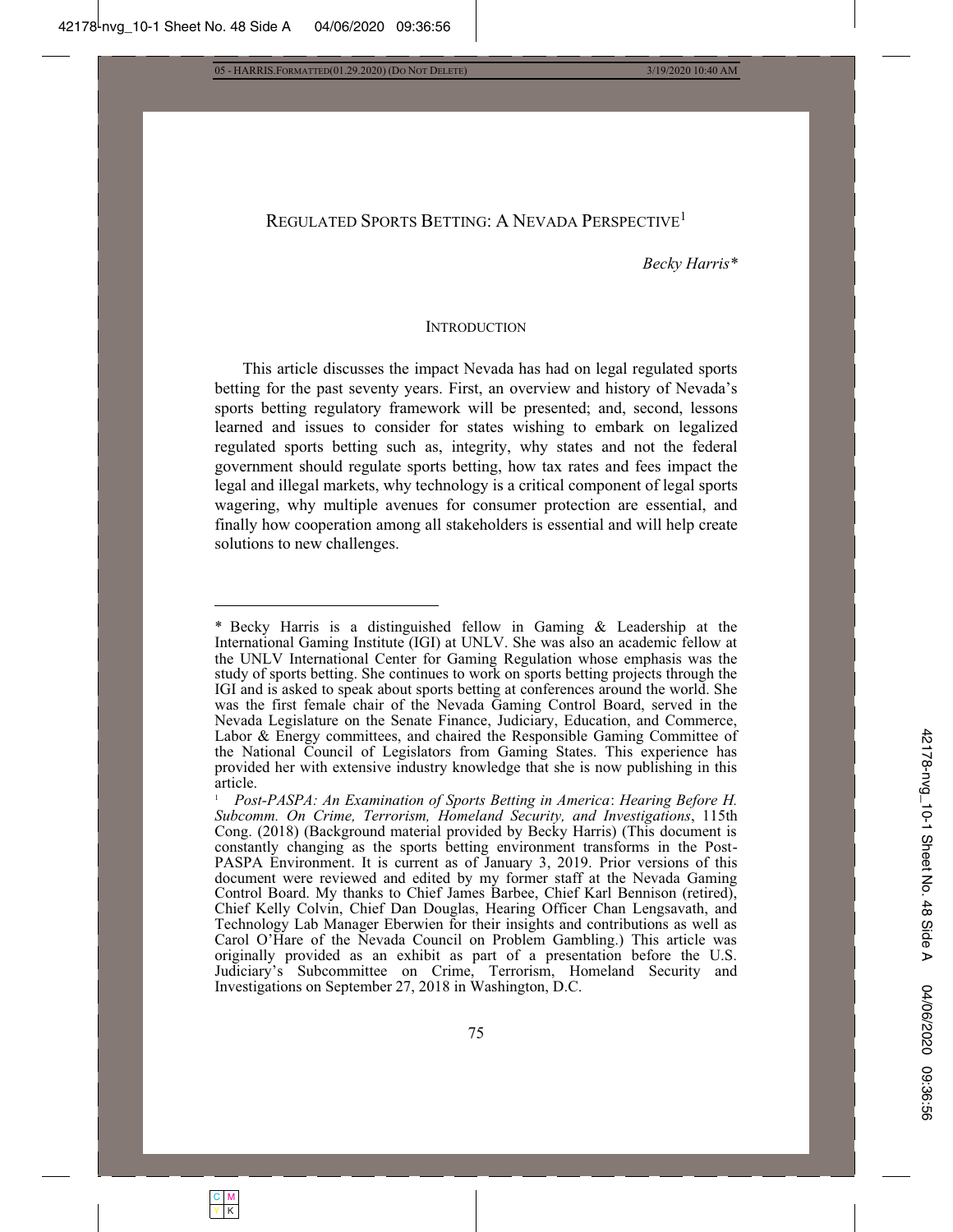76

# UNLV GAMING LAW JOURNAL

[Vol. 10:75

#### I. OVERVIEW AND HISTORY OF NEVADA'S SPORTS BETTING REGULATION

Nevada has several decades' worth of experience with legal regulated sports betting. As early as 1949, Nevada allowed bookmakers to accept bets on professional sports.<sup>2</sup> The first Nevada race books and sports pools were independent from casinos and had informal agreements with the hotels that they would stay out of the casino business as long as the hotels stayed out of the race book and sports pool business.<sup>3</sup> These race books and sports pools were small stand-alone shops referred to as "turf clubs."<sup>4</sup> Some of the turf clubs from the early days include the Derby and Saratoga Clubs and the Hollywood Horse and Sports Book.<sup>5</sup> It is rumored that these early turf clubs were very lucrative.<sup>6</sup> Despite the agreements between the casinos and the turf clubs, sports betting remained unregulated by the State of Nevada.

In 1951, "reacting to a grounds well of opposition to all the illegal sports gambling outside of Nevada, the federal government slapped a 10% tax on Nevada's legal sports books [handle]."7 More commonly known as the Revenue Act of 1951, a law still in effect today, this excise tax "drove a lot of the legitimate operators either out of business or into the untaxed underground."<sup>8</sup>

During the 1955 legislative session, the Nevada Legislature created the Gaming Control Board within the Nevada Tax Commission.<sup>9</sup> The Board's purpose at that time was to eliminate the undesirable elements in Nevada gaming, to provide regulations for the licensing and the operation of gaming,

Curtis, *supra* note 4 (owned by Jackie Gaughan and by Jimmy "the Greek" Snyder, respectively); see also Jackie Gaughan Bio, WORLD CASINO INDEX (last visited Dec. 15, 2019), https://www.worldcasinoindex.com/bios/jackie-gaughan/.

Id.

See Richard N. Velotta, Legalize Sports Wagering Elsewhere Might Not Affect Nevada Much, L.V. SUN (Jan. 6, 2013, 2:00 AM) (For approximately 70 years bookmakers in Nevada have accepted legal bets on sporting events).

David G. Schwartz, Why Congress Should Repeal a Federal Tax on Sports Betting, CDC GAMING REPORTS, INC. (Mar. 11, 2015, 10:21 AM), https://www.cdcgamingreports.com/commentaries/why-congress-should-repeal-afederal-tax-on-sports-betting/; Aaron Grey, The Vegas Era: Major Sports Betting Legislation in the USA (Part II), SPORTS BETTING DIME (Oct. 10, 2019), https://www.sportsbettingdime.com/guides/legal/sports-betting-history-part-ii/.

<sup>&</sup>lt;sup>4</sup> STATE BAR OF NEV. PUBLICATIONS DEP'T & GAMING LAW SECTION OF THE STATE BAR OF NEV., NEVADA GAMING LAW PRACTICE AND PROCEDURE MANUAL, Sec 8.01, at 8-2-8-3 (2016) [hereinafter NEV. GAMING LAW PRACTICE AND PROCEDURE MANUAL]; Anthony Curtis, Question of the Day - 17 November 2017, L.V. ADVISOR (Nov. 17, 2017), https://www.lasvegasadv isor.com/question/sportsbetting-history.

<sup>&</sup>lt;sup>6</sup> Curtis, *supra* note 4 (it is speculated that Jimmy "the Greek" Snyder was making \$2 million a week in the mid-1950s).

Id; see also Schwartz, supra note 3.

About Us, NEV. GAMING CONTROL BOARD, https://gaming.nv.gov/index.aspx?p age=2 (last visited Dec. 3, 2019).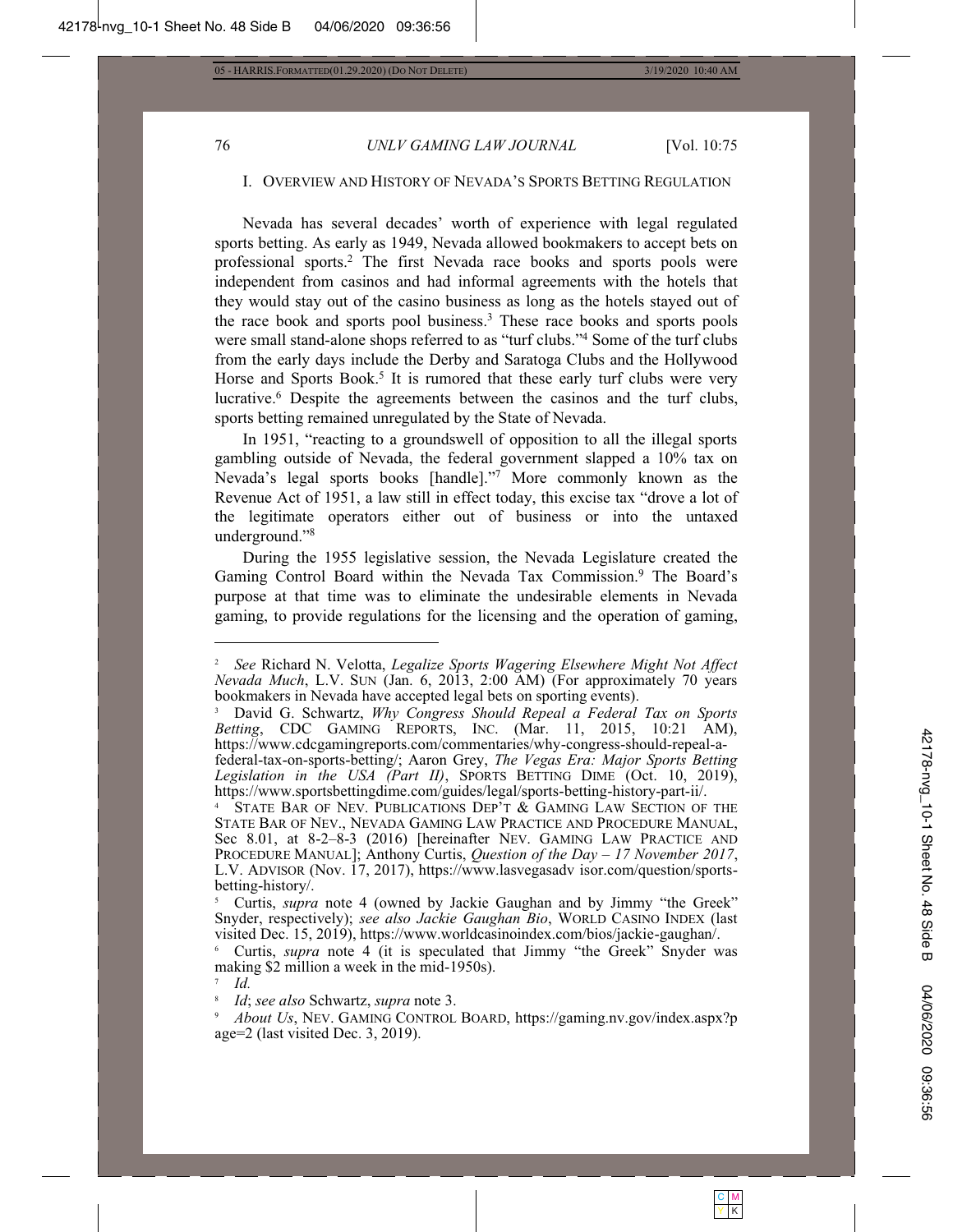#### Spring 2020] **REGULATED SPORTS BETTING** 77

and to make sure gaming taxes were correctly reported to the state.<sup>10</sup> It was not until 1959, with the creation of the Nevada Gaming Commission, that the current framework for regulated gaming in Nevada was created.<sup>11</sup>

The ten percent tax at the federal level "drove legitimate Nevada casinos out of sports betting."<sup>12</sup> In order for legalized sports betting to reestablish itself, an appropriate tax structure was necessary. This tax structure would need to both provide a basis for which legal operators could offer bets in a safe regulated market and persuade others to join this regulated system while leaving behind the competing illegal market.

In 1974, U.S. Senator Howard Cannon, D-Nev., succeeded in passing a bill that reduced the ten percent excise tax to two percent.<sup>13</sup> Casinos began to see the benefits of offering sports betting and "within a decade," the majority of turf clubs ceased to exist while race books and sports pools became amenities inside the casinos.<sup>14</sup> While the first race book and sports pool to open inside a casino occurred in 1975, at the Union Plaza,<sup>15</sup> Nevada Gaming Control Board records show the last turf club in Nevada closed its doors in the fall of 1996.

The 1977 Nevada Legislature established a public policy for gaming by enacting the following:

> 1. The legislature hereby finds, and declares to be the public policy of this state, that:

(a) The gaming industry is vitally important to the economy of the State and the general welfare of the inhabitants.

 $(b)$  The continued growth and success of gaming is dependent upon public confidence and trust that licensed gaming... [is] conducted honestly and competitively. . .[and] that gaming is free from criminal and corruptive elements.

(c) Public confidence and trust can only be maintained by strict regulation of all persons, locations, practices, associations and activities related to the operation of licensed gaming establishments, the manufacture, sale or

 $\frac{10}{11}$  *Id.* 

*See Gaming Commission, NEV. GAMING CONTROL BOARD, https://gaming.nv.g* ov/index.aspx?page=3 (last visited Dec. 3, 2019).

<sup>&</sup>lt;sup>12</sup> Schwartz, *supra* note 3.<br>
<sup>13</sup> *Id* 

 $\frac{13}{14}$  *Id.* 

*Id.*

<sup>&</sup>lt;sup>15</sup> Curtis, *supra* note 4.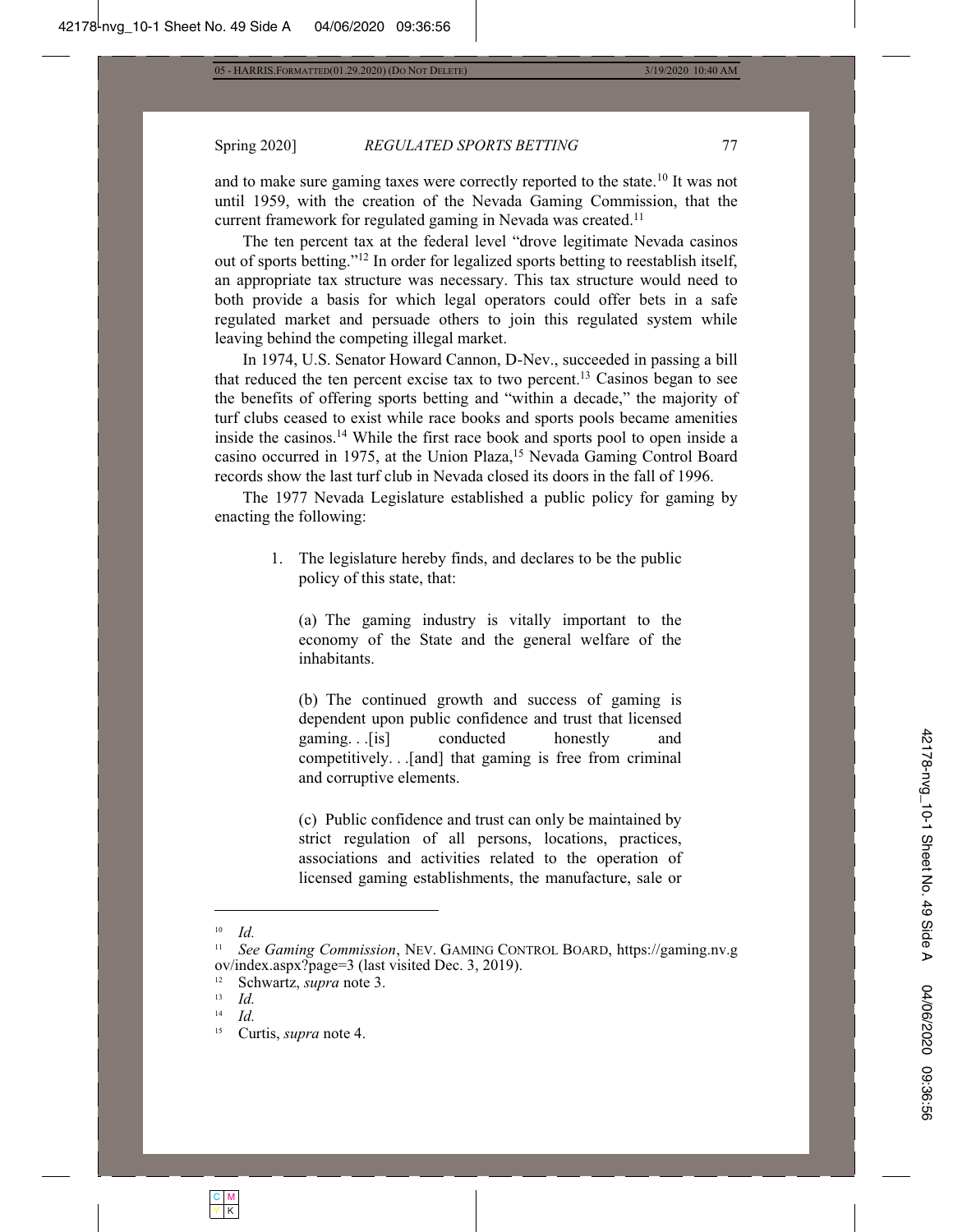78 UNLV GAMING LAW JOURNAL [Vol. 10:75

distribution of gaming devices and associated equipment. $\ldots$ 

(d) All establishments where gaming is conducted and where gaming devices are operated, and manufacturers, sellers and distributors of certain gaming devices and equipment...must therefore be licensed, controlled and assisted to protect the public health, safety, morals, good order and general welfare of the inhabitants of the State...and to preserve the competitive economy and policies of free competition of the State of Nevada.

2. No applicant for a license or other affirmative commission approval has any right to a license or the granting of the approval sought. Any license issued or other commission approval granted pursuant to the provisions of this chapter or chapter 464 of NRS is a revocable privilege, and no holder acquires any vested right therein or thereunder.<sup>16</sup>

This general philosophy has guided Nevada's legalized gambling market for more than forty years.<sup>17</sup> Though the language has been amended over time, the statute has been augmented, but not fundamentally changed.<sup>18</sup>

Despite the decrease in federal taxation on race books and sport pools to two percent, the two percent tax was a financial hardship and as such only a few casinos offered betting on sports. Race books and sports pool operators maintain a very low house advantage and therefore operate a low-margin business.<sup>19</sup>

In 1982, Congress lowered the tax on legal Nevada sports books to 0.25 percent, but kept intact the two percent levy on illegal bookmaking operations.<sup>20</sup> The Revenue Act of 1951 allows the federal government to collect taxes not only from Nevada, but with the recent repeal of PASPA, any other jurisdiction that implements legal regulated sports wagering.<sup>21</sup>

<sup>&</sup>lt;sup>16</sup> NEV. REV. STAT.  $\S$  463.0129 (1999).

<sup>&</sup>lt;sup>17</sup> Id. (amendments to this statement of public policy have been made only ten times in 40 years).

<sup>&</sup>lt;sup>18</sup> *See generally id.*<br><sup>19</sup> Fric Ramsey *No* 

Eric Ramsey, Nevada Congresswoman Calls For End to Federal Sports Betting *Handle Tax*, LEGAL SPORTS REP. (Dec. 13, 2017), https://www.legalsportsreport.co m/16955/federal-sports-betting-handle-tax/; see also Sportsbook Profit Margins, SPORTS INSIGHTS, https://www.sportsinsights.com/ betting-tools/sportsbook-profitmargins/ (last visited Dec. 3, 2019).

Schwartz, *supra* note 3.

<sup>&</sup>lt;sup>21</sup> See generally Dustin Gouker, Legislative Tracker: Sports Betting, LEGAL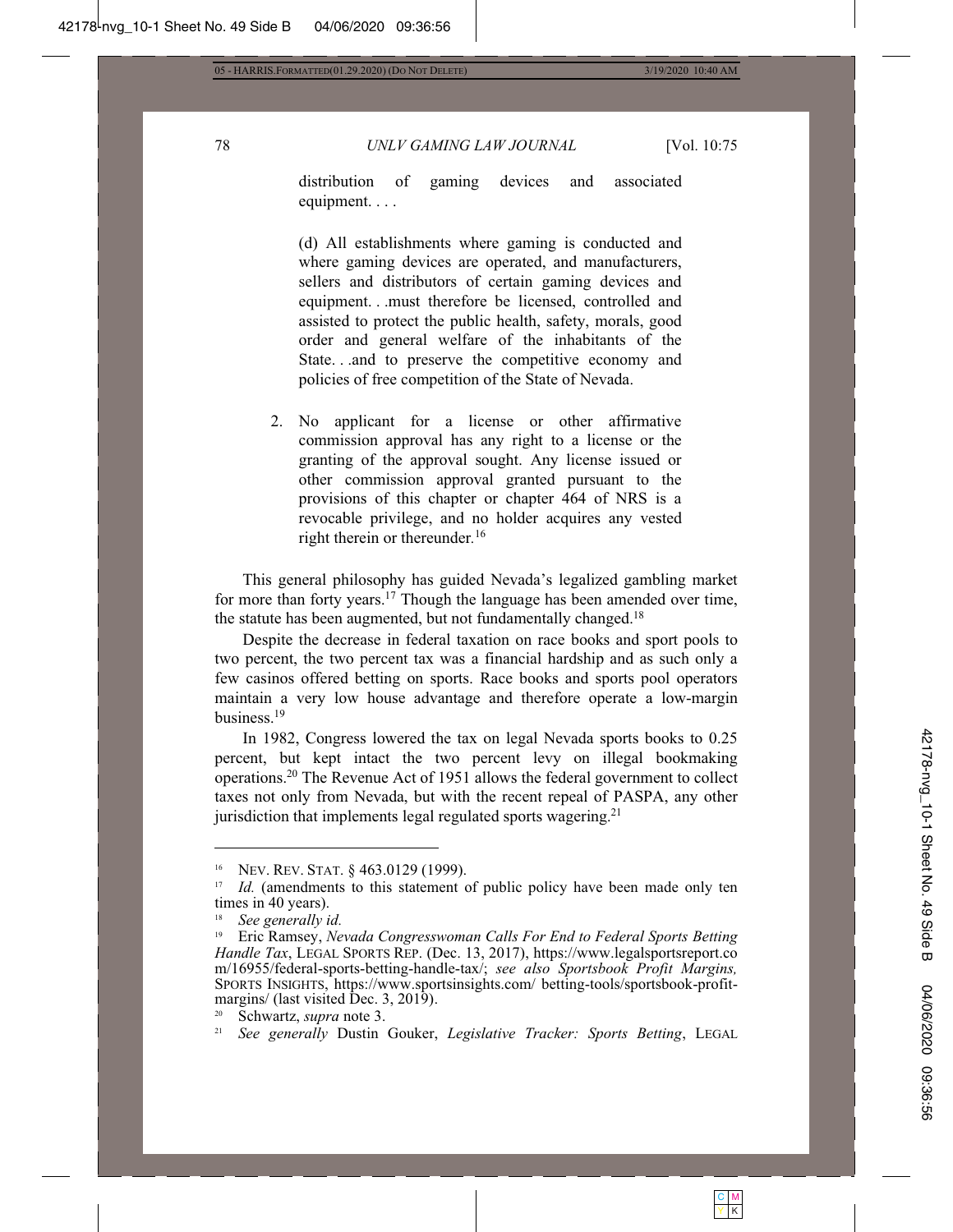# Spring 2020] **REGULATED SPORTS BETTING** 79

In the early days, sports wagering was not regulated in the same form or to the degree it is today. However, with the decrease in the federal excise tax burden, enhanced state oversight, and dedicated state resources, Nevada has been and continues to regulate sports betting with integrity and success. In fact, in 2018, Nevada race books and sports pools saw almost \$5 billion "in handle," or the total amount wagered. $22$ 

In the era of legalized sports betting in the United States, there are those who feel that the Nevada model should not be emulated.<sup>23</sup> As the most mature regulated gaming market in the United States, Nevada shares its successful model with interested jurisdictions to serve as a foundation from which those jurisdictions can assess their public policy considerations and determine the best regulatory process for them.

Every entity that conducts wagering in Nevada is subject to a rigorous licensing investigation to ensure that the entity itself, and the individuals associated with it, meet Nevada's strict gaming standards and are persons of the highest caliber.<sup>24</sup> Key employees involved in the operation of a sports pool or race book are required to be fully licensed by the Nevada Gaming Commission.<sup>25</sup> Every time there is a new licensing event, such as a change in job responsibilities or an employee promotion, investigations begin anew and licensee is again brought before the Nevada Gaming Control Board and Commission.<sup>26</sup>

SPORTS REP. (last updated Sept. 4, 2019), https://www.legalsportsreport.com/spor tsbetting-bill-tracker/ (as of the writing of this article,  $\overline{13}$  U.S. jurisdictions currently offer legalized sports betting and 7 more, including Puerto Rico, have authorized sports betting but are not currently offering wagering); see also Kelsey McCarson, Puerto Rico Sports Betting Bill Signed into Law by Governor, TOPUSBETS (July 31, 2019), https://www.topusbets.com/news/puerto-rico-sportsbetting-bill-signed-into-law-by-governor.

<sup>&</sup>lt;sup>22</sup> Legal Nevada Sports Betting, LEGAL SPORTS BETTING (Sept. 25, 2019), https://www.legalsportsbetting.com/nevada/; Todd Dewey, Nevada Sportsbooks *Win Record \$301M in 2018 from \$5B in Bets*, L.V. REV. J. (Jan. 31, 2019), https://www.review journal.com/sports/betting/nevada-sportsbooks-win-recordjournal.com/sports/betting/nevada-sportsbooks-win-record- $301m$ -in-2018-from-5b-in-bets-1586522/.

When comparing the Nevada and United Kingdom models for sports betting, significant differences are apparent. Specifically, in the United Kingdom there is no federal law overlay such as the Wire Act for operators to comply with and credit cards can be used for gambling purposes. See Debbie, Sports Betting Laws in *Nevada Are Outdated: Major League Baseball*, IGAMING POST (Jan. 12, 2018), https://gaming-awards.com/NEWS/sports-betting-laws-in-nevada-are-outdated-

major-league-baseball/; Joss Wood, *Will Nevada Finally Allow Sports Bettors to Sign Up Online?, LEGAL SPORTS REP. (Sept. 12, 2018, 2:03 PM), https://www.legal* sportsreport.com/23602/nevada-sports-betting-online-signup/.

<sup>&</sup>lt;sup>24</sup> Nev. Gaming Comm'n Reg. § 3.090 (2019).<br><sup>25</sup> Nev. Gaming Comm'n Reg. § 3.110 (2019).

Nev. Gaming Comm'n Reg. § 3.110 (2019).

<sup>&</sup>lt;sup>26</sup> Nev. Rev. Stat. § 463.165 (2007); Nev. Rev. Stat. § 463.530 (1993); Nev. Rev. Stat. § 463.569 (2013); Nev. Rev. Stat. § 463.5735 (2013); NEV. GAMING LAW PRACTICE AND PROCEDURE MANUAL, *supra* note 4, at § 2.01(3).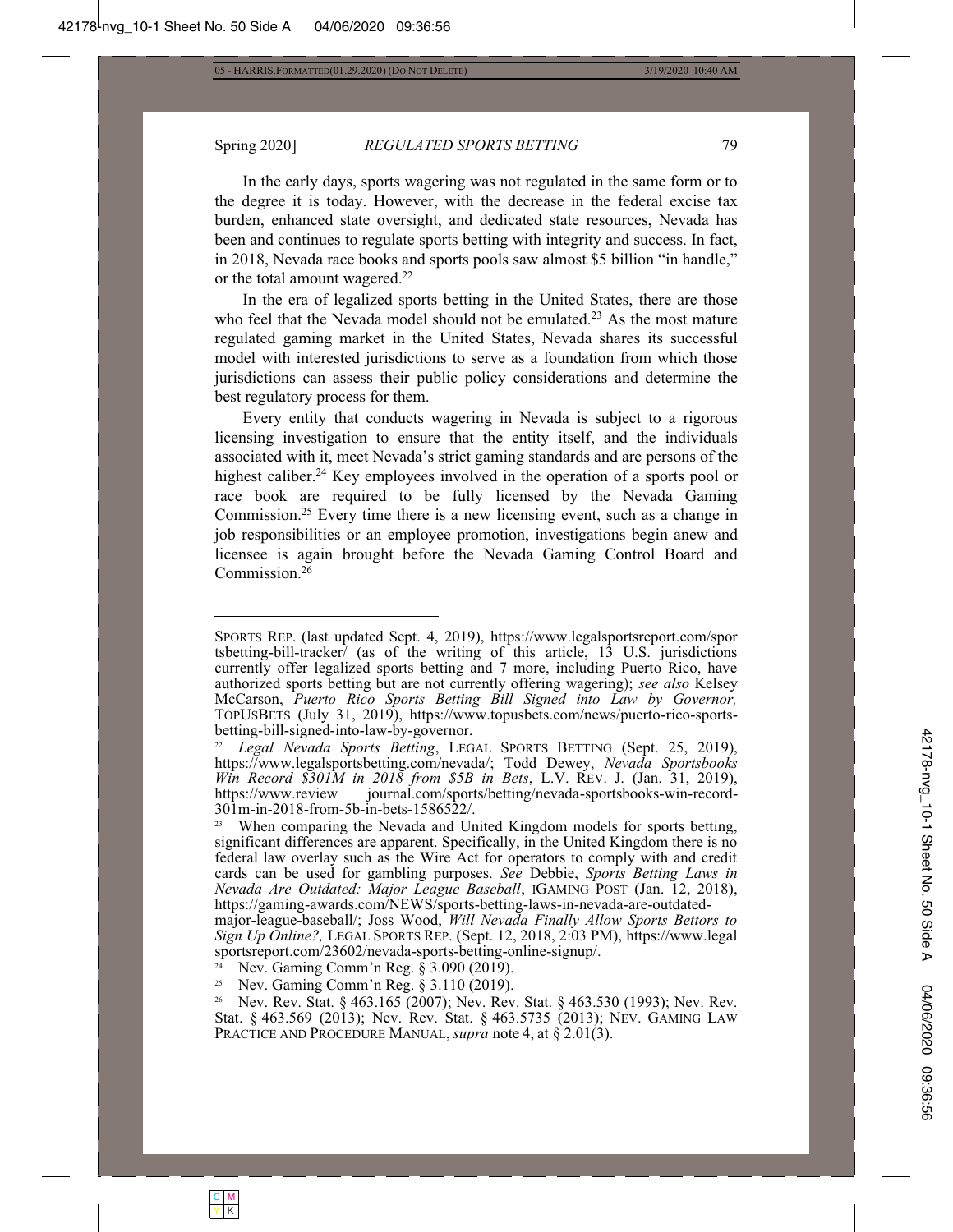# 80 UNLV GAMING LAW JOURNAL [Vol. 10:75

Wagers of all types, including sports wagers, are taken under only the strictest of state government controls. Nevada sports books must comply with significant statutory, regulatory, and internal controls standards. Nevada imposes strict audit and accounting requirements on its licensees.<sup>27</sup> Nevada's sports betting systems documents important detailed information relating to all aspects of sports wagering activity including required information for each wager received, every win paid out, results of events, changes in odds and results, authorization for voids, large wagers and large payouts, exception reports, and other relevant information needed to adequately audit the operations of the book.<sup>28</sup> Sports books must also maintain both a minimum onhand bankroll and an approved restricted reserve account with a financial institution that guarantee payment of wagers.<sup>29</sup>

The Nevada Gaming Control Board routinely audits sports book operators both in terms of financial accountability and process accountability.<sup>30</sup> When conducting an audit, among other things, Gaming Control Board agents will go to a sports book, observe how bets are taken, see if the correct processes are being followed if a bet is voided, and make sure the appropriate information is captured on the ticket.<sup>31</sup> Additionally, surveillance requirements are imposed where wagers are offered.<sup>32</sup>

As the most mature legally regulated sports betting jurisdiction in the United States, Nevada has a depth of knowledge and a breadth of understanding that can only come with experience. It has much to offer new jurisdictions wishing to legalize sports wagering in the aftermath of the repeal of PASPA.

See Nev. Gaming Comm'n Reg. § 5.013 (2019), Nev. Gaming Comm'n Reg. § 5.115 (2019), Nev. Gaming Comm'n Reg. § 5.190 (2019), Nev. Gaming Comm'n Reg. § 5.225-5.240 (2019); see also Nev. Gaming Comm'n Reg. § 6 (2019), Nev. Gaming Comm'n Reg. § 14.010 (2019), Nev. Gaming Comm'n Reg. § 22 (2019), Nev. Gaming Comm'n Reg. §  $26B$  (2019), Nev. Gaming Comm'n Reg. §  $26C$ (2019); see STATE OF NEV. GAMING CONTROL BOARD, MINIMUM INTERNAL CONTROL STANDARDS, RACE AND SPORTS (2008) [hereinafter MINIMUM INTERNAL CONTROL STANDARDS, https://gaming.nv.gov/modules /showdocument.aspx?documentid=4549.

<sup>&</sup>lt;sup>28</sup> See MINIMUM INTERNAL CONTROL STANDARDS, *supra* note 27.

<sup>&</sup>lt;sup>29</sup> Nev. Gaming Comm'n Reg.  $§$  6.150.

*See* MINIMUM INTERNAL CONTROL STANDARDS *supra* note 27; NEV. GAMING LAW PRACTICE AND PROCEDURE MANUAL, *supra* note 4, at § 15.01.

<sup>&</sup>lt;sup>31</sup> See generally MINIMUM INTERNAL CONTROL STANDARDS, supra note 27 (mandating auditing requirements for casinos).

See generally Nev. Gaming Comm'n Reg. § 5A (2019) (This regulation mandates the type of monitoring casinos should participate in when patrons are placing various types of wagers).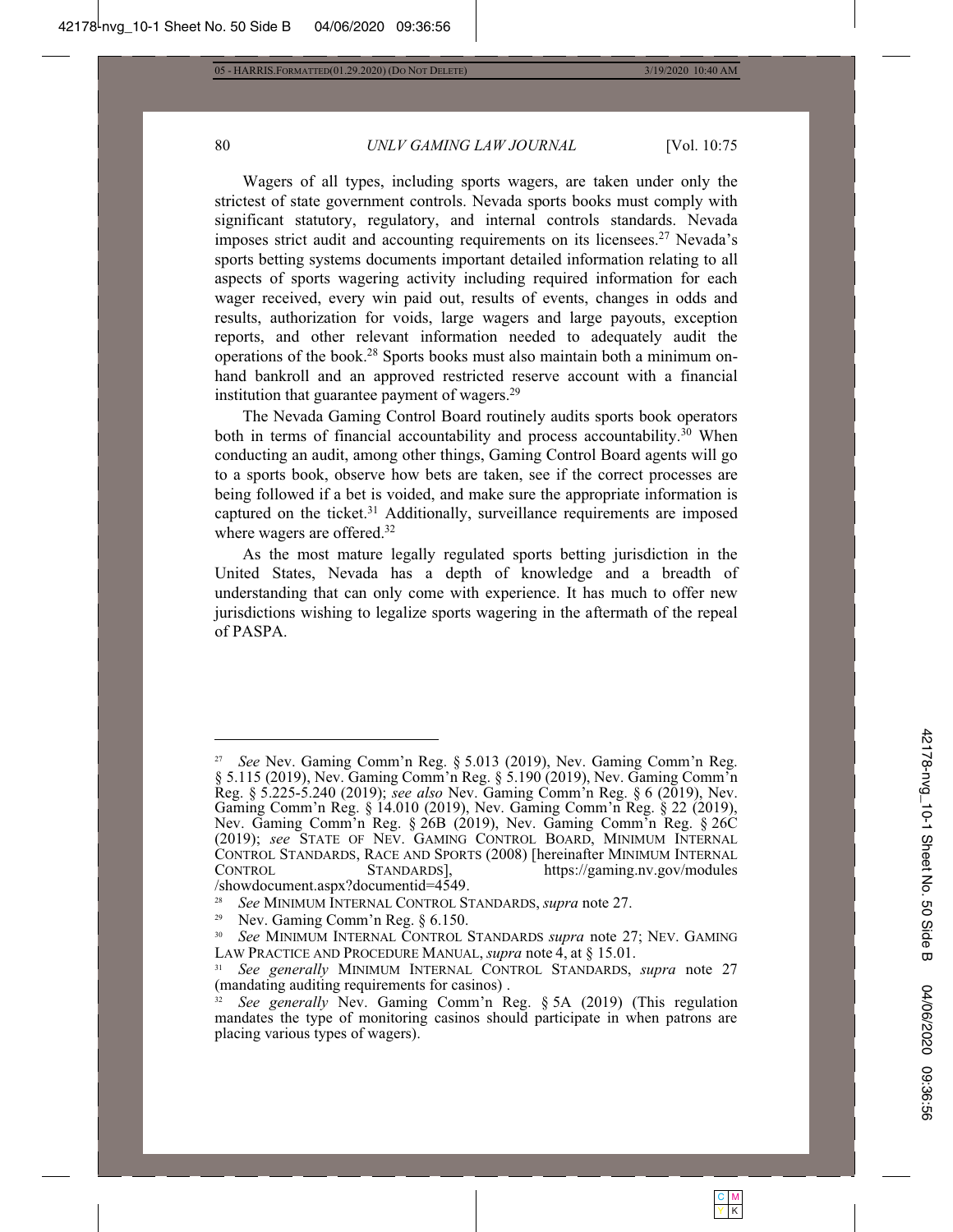C M Y | K

#### Spring 2020] **REGULATED SPORTS BETTING** 81

# II. THE NEVADA REGULATORY STRUCTURE: LESSONS LEARNED AND IMPORTANT CONSIDERATIONS FOR FUTURE STATES ADOPTING A LEGAL REGULATED SPORTS BETTING FRAMEWORK.

As the rollout of state and tribal regulation of legal sports betting continues throughout the United States, the Nevada regulatory model can provide a foundation for some of the weightier matters which must be addressed when creating a robust gaming regulatory structure.

# *A. Integrity in the Game Is One of the Most Important Aspects When Regulating Sports Betting.*

Nevada's stated public policy, as discussed above, is fundamental to all forms of gaming, regardless of the jurisdiction. It is understandable that as more states create their own sports betting models and offer wagering, concerns about integrity might proliferate. One integrity issue involves the game itself. Often there are unarticulated concerns about how the game is played; the conditions of the playing environment; interactions between the coaches, referees and player(s); how the officiating is conducted; the interactions between players; player health; how the owners of the teams conduct themselves; etc. Because there is no regulatory authority to which sports leagues are accountable, sports leagues have the responsibility to self-police and regulate these matters as well as the people involved within their organizations.

Another integrity issue involves the betting action that occurs with respect to sporting events. While the types of bets being placed receives much attention, other issues that are more difficult to resolve include which types of bets should be placed,<sup>33</sup> the types of data captured,<sup>34</sup> how much data should be captured,  $35$  what is done once the data has been captured,  $36$  when has too much

*When Sports Betting Is Legal, the Value of Game Data Soars, CAPPTERTEK* (July 3, 2018), https://www.cappertek.com/blog.asp?b=when-sports-betting-is-legal -the-value-of-game-data-soars; Steve Gallaway & Brendan Bussmann, The *Importance of Data in Sports Betting, GLOBAL GAMING BUS. MAG. (Jan. 27, 2019),* https://ggbmagazine.com/article/the-importance-of-data-in-sports-betting/

<sup>(</sup>disclosure: the author consults for Global Market Advisors but did not contribute in any way to this article).

<sup>&</sup>lt;sup>34</sup> Aaron Timms, Are Super-Nerds Really Ruining US Sports?, GUARDIAN (Aug. 16, 2018), https://www.theguardian.com/sport / 2018 /aug/16/sports-nerds-analytics -data.

<sup>&</sup>lt;sup>35</sup> Id; Ryan Ayers, *How Big Data is Revolutionizing Sports*, DATACONOMY (Jan. 24, 2018), https://dataconomy.com/2018/01/big-data-revolutionizing-favorite-sp orts-teams/.

<sup>&</sup>lt;sup>36</sup> Gallaway & Bussmann, *supra* note 33; Bernard Marr, *The Big Risks of Big* Data in Sports, FORBES (Apr. 28, 2017, 1:00 AM), https://www.forbes.com/sites/be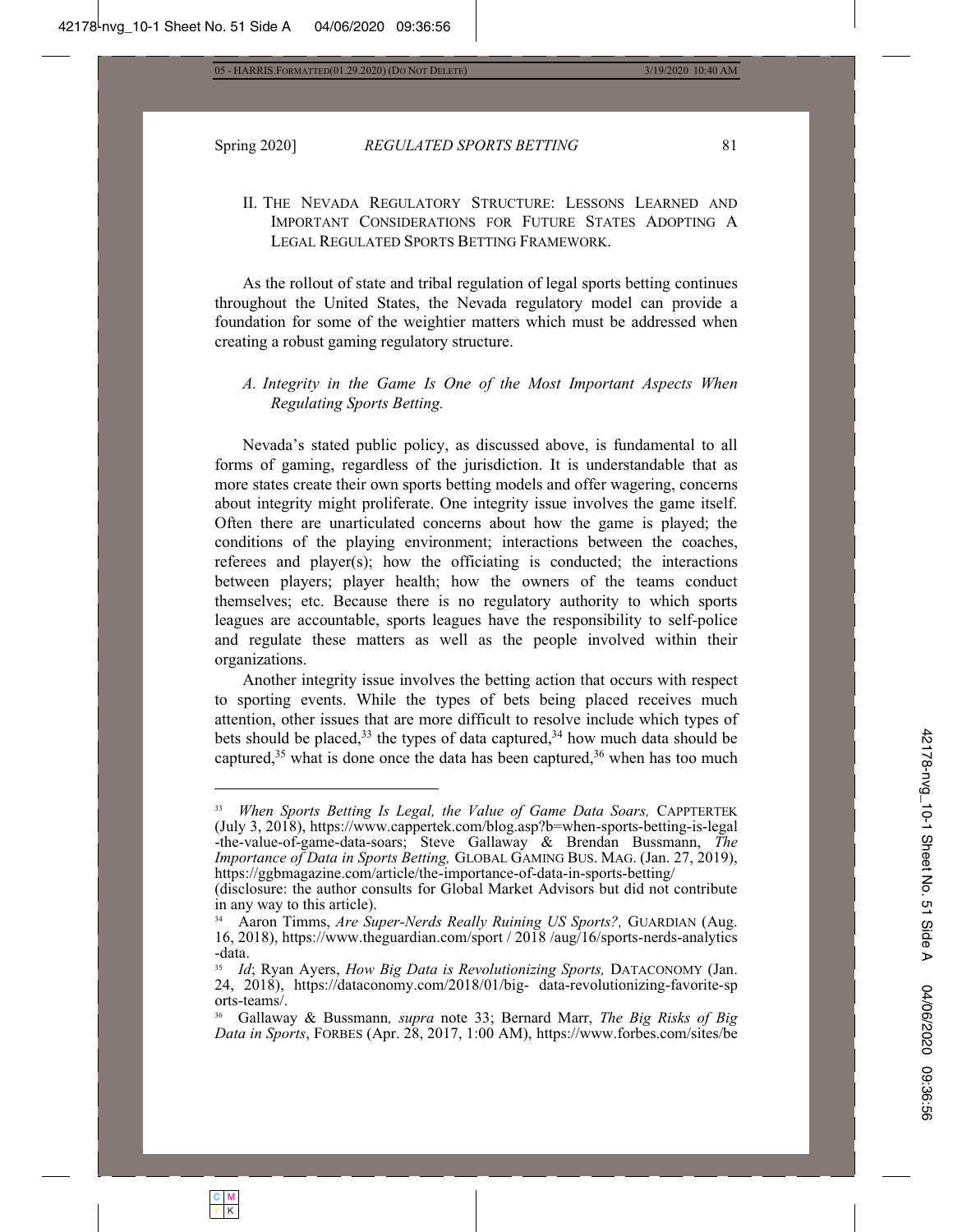82

05 - HARRIS.FORMATTED(01.29.2020) (DO NOT DELETE)

3/19/2020 10:40 AM

# UNLV GAMING LAW JOURNAL

[Vol. 10:75

data been captured,  $37$  who owns the data,  $38$  whether or not data is shared,  $39$  and if so, how it is shared and with whom,<sup>40</sup> and more importantly which data points are shared or not shared.<sup>41</sup> Still, other concerns center around whether or not a particular type of sporting or "other event" has a "league," sanctioning body or other organized entity that represents all participants, what happens when an organized league or organized entity decides not to create an integrity structure, or doesn't want to have to self-police the issues that arise when gaming is offered on its events.<sup>42</sup>

As other U.S. jurisdictions legalize sports betting, the major U.S. sports leagues have indicated they want to control the types of bets that sports pools can offer.<sup>43</sup> The NFL has stated they want the ability to "put the kibosh on certain types of in-game prop bets, arguing that '[t] hese types of bets are significantly more susceptible to match-fixing efforts, and are therefore a source of concern to sports leagues, individual teams, and the athletes who compete."<sup>44</sup> In a strictly regulated sports betting market, there are no specific bet types that drive the illegal market. What allows the illegal market to flourish is accessibility, convenience, ability to issue credit, and no requirements to report winnings. As there are no regulatory costs to illegal bookmakers, they are able to offer competitive or more attractive odds compared to legal race books and sports pools and as such exact lower commission rates (i.e., vigorish).

Match fixing is more likely to occur in illegal markets where there is no regulatory responsibility, where monitoring betting patterns is of no concern, and where line movements may not matter.<sup>45</sup> From the time Nevada established

<sup>42</sup> Nev. Gaming Comm'n Reg.  $\S$  22.1201 (2019) ("Other event" is a designation for certain types of bets sports books can offer).

Rey Mashayeki, *Inside the Battle for the Future of Sports Betting*, FORTUNE (Apr. 10, 2019), https://fortune.com/long.form/ sports-betting-battle/.

Mike Florio, NFL Wants Official Data Used for Gambling, Restrictions on Certain Types of Bets, NBC SPORTS (Sept. 26, 2018, 4:42 PM), https://profootballta lk.nbcsports.com/2018/09/26/nfl-wants-official-data-used-for-gamblingrestrictions-on-certain-types-of-bets/.

mardmarr/2017/04/28/the-big-risks-of-big-data-in-sports#5bb3110a7462.

Timms, *supra* note 34. 37

<sup>38</sup> John Holden, Can Leagues Own Data Rights When it Comes to US Sports Betting?, LEGAL SPORTS REP. (May 28, 2018), https://www.legalsportsreport.com /20745/leagues-and-fees-in-sports-betting/.

Marr, supra note 36.

<sup>40</sup> Ayers, *supra* note 35.

 $41$ Marr, supra note 36; Katie Russell, Why Sports Teams Should Avoid Relying on Consent to Comply With GDPR, LAWINSPORT (Aug. 15, 2018), https://www.lawin sport.com/content/articles/item/why-sports-teams-should-avoid-relying-on-consentto-comply-with-gdpr; Charlie Sammonds, *Data Collection in Sports: An Ethical* and Legal Minefield, INNOVATION ENTERPRISE, https://channe ls.theinnovationente rprise.com/articles/data-collection-in-sports-an-ethical-and-legal-minefield (last) visited Dec. 20, 2019).

See Minhyeok Tak et al., The Problems and Causes of Match-Fixing: Are Legal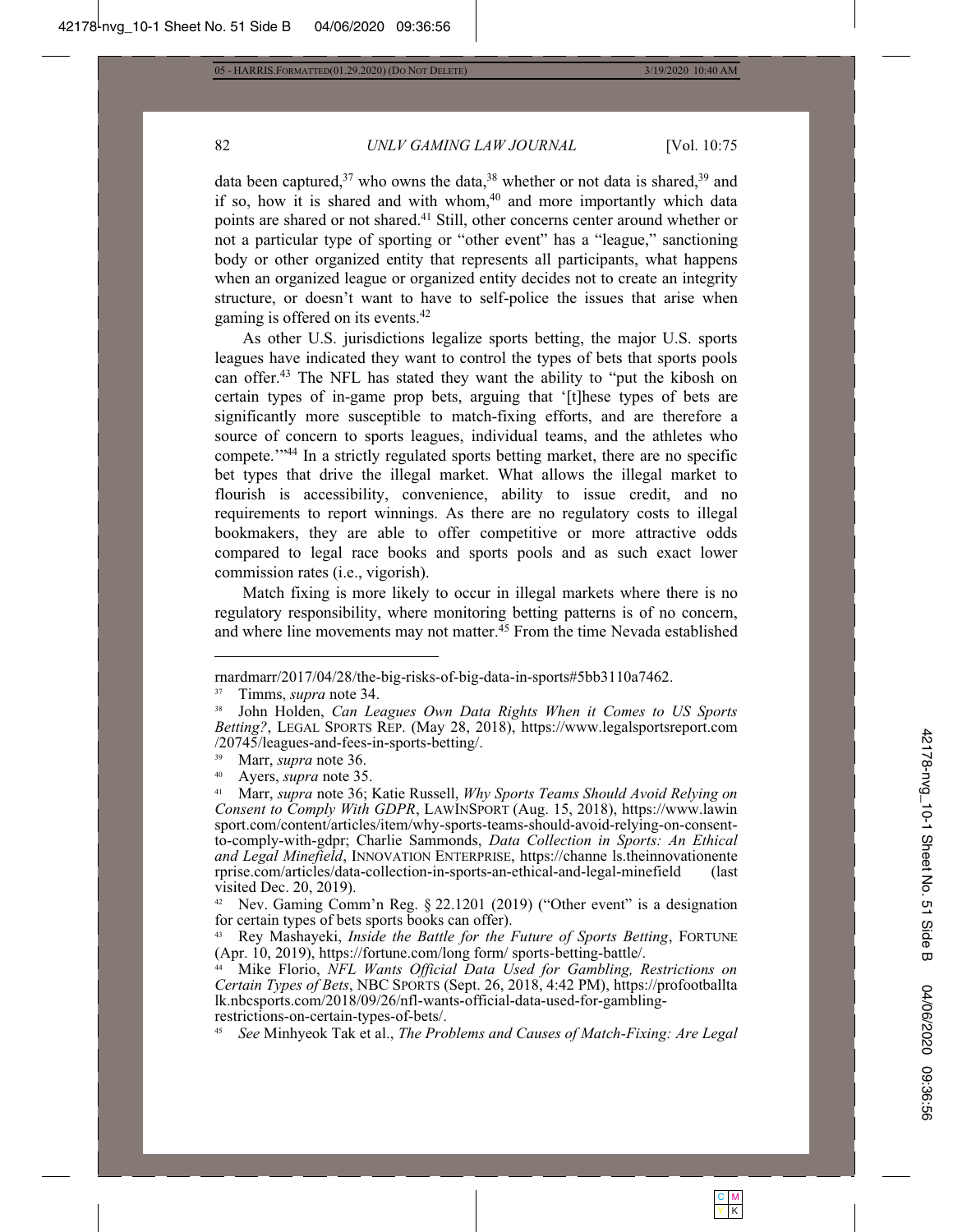3/19/2020 10:40 AM

#### Spring 2020]

REGULATED SPORTS BETTING

its sports betting regulatory framework, around 1982, several sports betting scandals have been discovered by Nevada bookmakers. The Nevada Gaming Control Board has also been instrumental in helping to uncover and investigate allegations of insider information and point shaving.

Some of the biggest scandals in U.S. sports history include the following:

### 1919 Chicago Black Sox

"Eight Chicago White Sox Players...were banned from baseball for life for conspiring with gamblers to throw the 1919 World Series in exchange for cash."46

#### 1951 College basketball point-shaving scandal

Thirty-two players were arrested and admitted to accepting bribes from 1947 to 1950 to fix eighty-six games. This scandal involved City College of New York, winner of the NCAA and National Invitational Tournament titles in 1950, as well as New York University, Long Island University, Manhattan College, Bradley, Toledo, and Kentucky (which suspended its basketball program from the  $1952-1953$  season).<sup>47</sup>

#### Late 1970s

Nevada regulated sports betting model and modern sports books begin to develop.<sup>48</sup>

 $46\text{ }$ Todd Dewey, Las Vegas Bookmakers Know a Fix When They See One, L.V. REV. J. (Sept. 8, 2017, 5:54 PM), https://www.reviewjournal.com/sports/betting/ las-vegas-bookmakers-know-a-fix-when-they-see-one/ (there is no record of any wagers placed in Nevada).

Id. There is no record that any inside knowledge of the fix was utilized when wagers were placed in Nevada.

Roger Aitken, U.S. Sports Betting Market: Could New Jersey Eclipse Nevada to Become No. 1?, FORBES (Aug. 12, 2018, 2:49 PM), https://www.forbes.com/ sites/rogeraitken/2018/08/12/u-s-sports-betting-market-could-new-jersey-eclipsenevada-to-become-no-1/#7a25351427ca.

Sports Betting Regimes to Blame?, 4 J. CRIMINOLOGICAL RES., POL'Y & PRAC. 73, 77 (2018). Sometime in the 2008–2009 timeframe, a proposition bet was taken off the betting board in Nevada at the request of the Nevada Gaming Control Board because of indications that the outcome was known prior to the start of the event and concern that someone with inside information could potentially make a bet. In 2015, the Nevada Gaming Control Board allowed for certain wagers to be rescinded due to concerns around high value wagers that were placed on a specific rare outcome. A high dollar wager was placed for \$100,000 on the Mayweather/Pacquiao fight to end in a draw. The high dollar coupled with a wager on a rare outcome raised enough concern about suspicious betting activity that the Chair of the Nevada Gaming Control Board gave approval for rescission of the wager to William Hill. The rescission of the wagers was made *prior* to the start of the fight.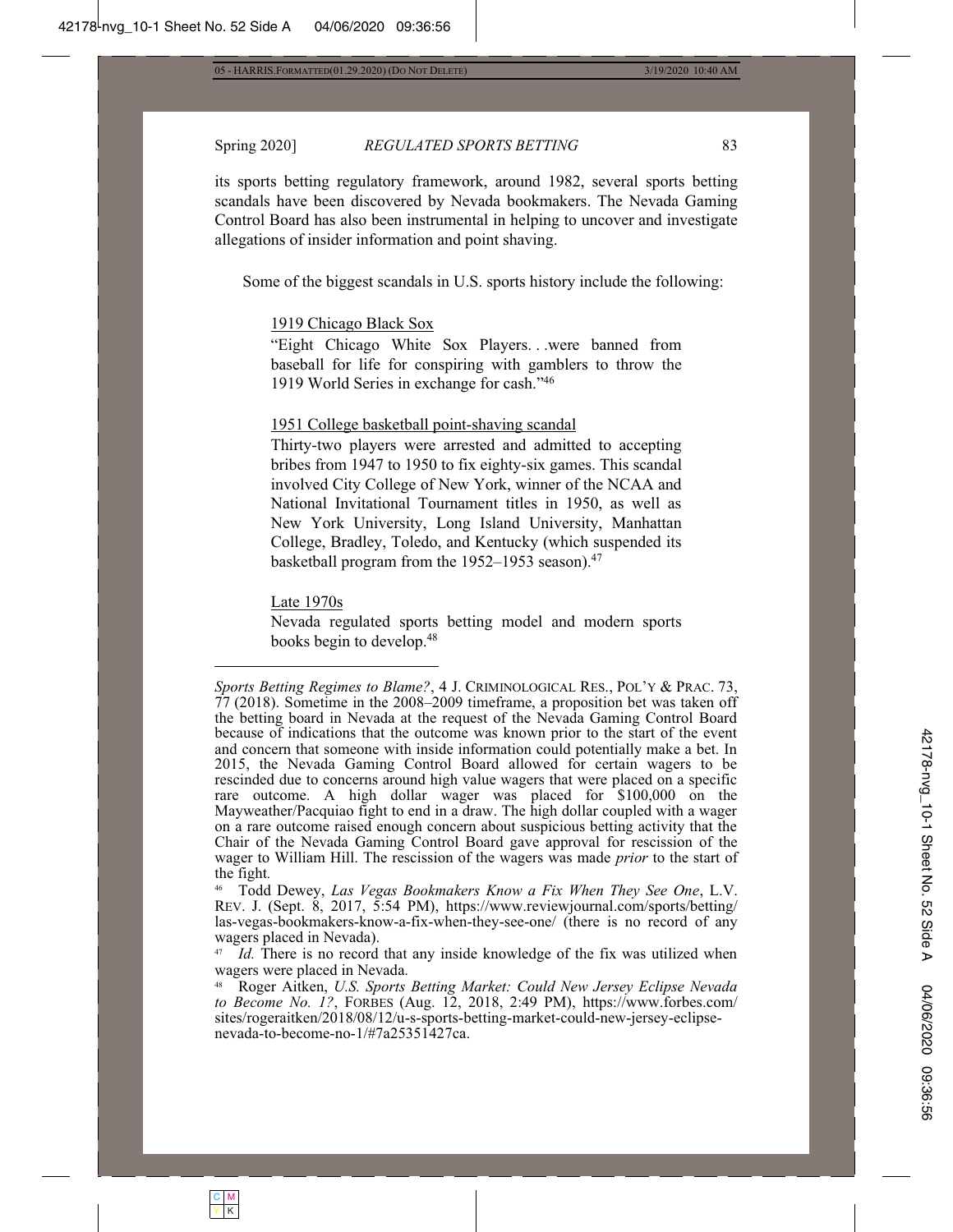#### 84 UNLV GAMING LAW JOURNAL [Vol. 10:75

1978 Boston College basketball point-shaving scandal

Mobster Henry Hill and Richard "The Fixer" Perry, a twice convicted sports fixer, conspired during the  $1978-1979$  season to fix nine games with the help of three Boston College players. Boston College Eagles player Rick Kuhn received a ten-year prison sentence for his role. Ultimately, he only served twenty-eight months of that sentence. $49$ 

### 1985 Tulane basketball point-shaving scandal

John "Hot Rod" Williams, a former NBA player, was involved in shaving points in exchange for money and cocaine along with four other Tulane players. Las Vegas bookmakers **helped uncover** this scandal, which resulted in Tulane dropping its basketball program.<sup>50</sup>

#### 1989 Pete Rose

Pete Rose was banned from baseball for betting on the Cincinnati Reds while he managed them.<sup>51</sup> An Ohio bookmaker told prosecutors that he took as much as \$1 million in bets from Pete Rose.<sup>52</sup>

### 1994 Arizona State basketball point-shaving scandal

Sun Devils players Stevin "Hedake" Smith and Isaac Burton fixed four games in the  $1993-1994$  season by conspiring with gamblers. Las Vegas bookmakers helped uncover the scheme by alerting authorities to suspicious betting patterns after taking around \$900,000 in wagers on an Arizona State-Washington game, which would typically generate \$40,000 in wagers.<sup>53</sup>

Dewey, *supra* note 46 (there is no record that any inside knowledge of the fix was utilized when wagers were placed in Nevada).

 $\frac{50}{51}$  *Id.* 

Hilary Russ, U.S. States Should Not Copy Nevada Sports Betting Law: MLB, WHBL (June 8, 2018, 4:34 PM), https://whbl. com/news/articles/2018/jun/08/usstates-should-not-copy-nevada-sports-betting-law-mlb/.

*Rose Bet up to \$1 Million, Bookie Says, DESERET NEWS (Apr. 25, 1989, 12:00)* AM), https://www.deseret.com/1989/4/25/18805262/rose-bet-up-to-1-million-boo kie-says (no Nevada sports pools or race books are known to have taken any direct action from Mr. Rose).

<sup>&</sup>lt;sup>53</sup> Dewey, *supra* note 46 (there is no record that any inside knowledge of the fix was utilized when wagers were placed in Nevada).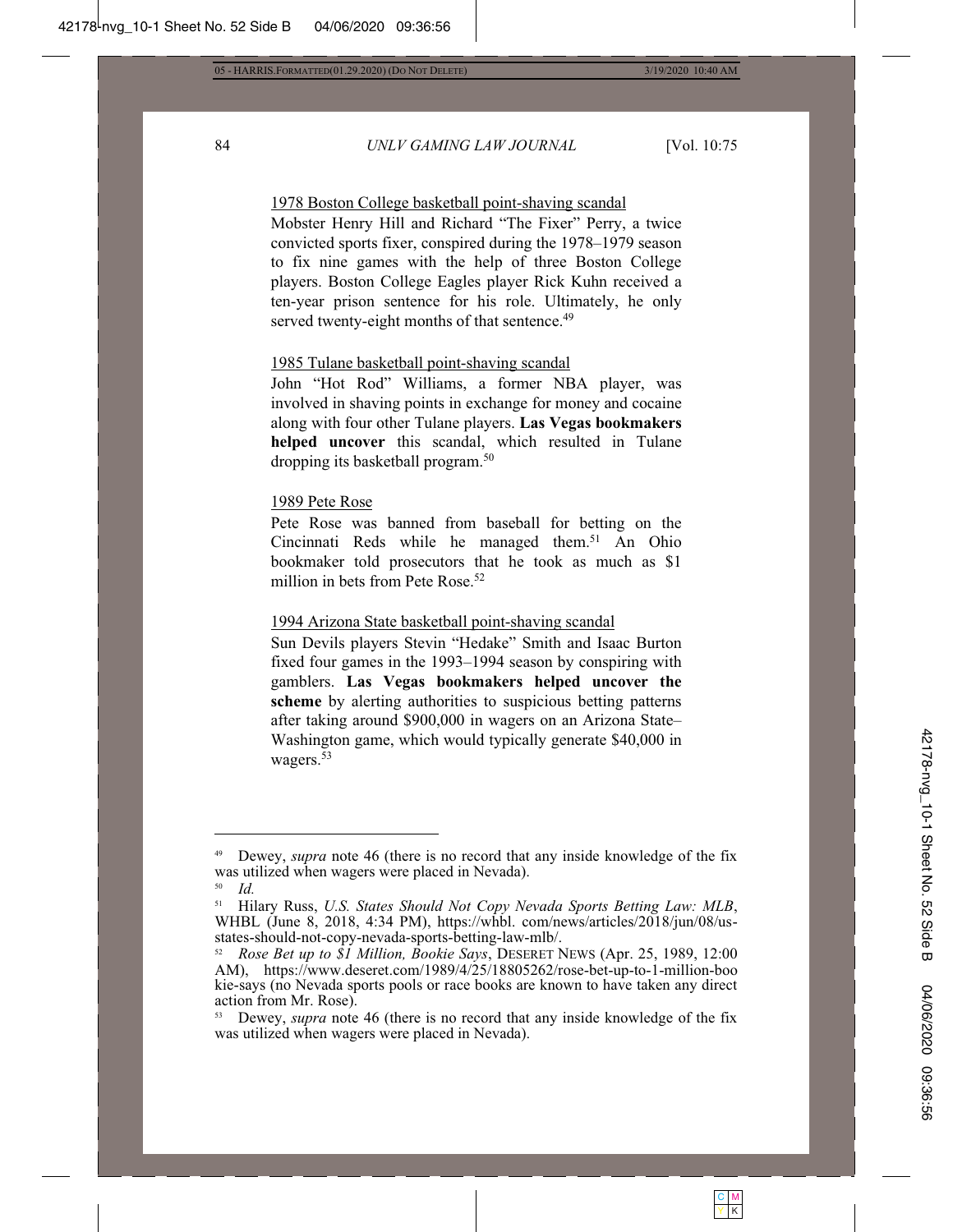C M Y | K

### Spring 2020] **REGULATED SPORTS BETTING** 85

#### 1995 Northwestern point-shaving scandal

Kenneth Dion Lee and Dewey Williams were indicted in a point-shaving scandal alleging they "took money to insure [sic] that the Wildcats lost by more than the point spread in three games in early  $1995.^{954}$ 

### 2001 University of Florida

**NCAA requested information from the Nevada Gaming Control Board** regarding the betting activity of a University of Florida basketball player who gave inside information on games to a bookmaker.<sup>55</sup>

# 2004–2006 Toledo football and basketball point-shaving scandal

In the first major gambling case involving two sports on a college campus, Rockets football and basketball players conspired with gamblers to shave points in games from 2004 to 2006. Kenny White, who owned the Las Vegas Sports **Consultants odds-making firm at the time, first alerted the NCAA to suspicions of point shaving at Toledo after** noticing irregular betting patterns on its games.<sup>56</sup>

#### 2007 NBA Referee Tim Donaghy

Veteran NBA official Tim Donaghy was sentenced to fifteen months in prison in 2007 for betting on NBA games he officiated, for making calls that affected the point spreads and totals in those games, and providing inside information to gamblers.<sup>57</sup>

<sup>&</sup>lt;sup>54</sup> Pam Belluck, College Basketball; Ex-Northwestern Players Charged in Point-*Shaving*, N.Y. TIMES (Mar. 27, 1998), https://www.nytimes.com/1998/03/27/sports /college-basketball-ex-northwestern-players-charged-in-point-shaving.html (there is no record that any inside knowledge of the fix was utilized when wagers were placed in Nevada).

*Dupay Allegedly Shared Gambling Winnings*, L.A. TIMES (Sept. 15, 2001, 12:00 AM), https://www.latimes.com/archives/la-xpm-2001-sep-15-sp-46059-story html (there is no record that any inside knowledge of the fix was utilized when wagers were placed in Nevada).

Dewey, *supra* note 46 (there is no record that any inside knowledge of the fix was utilized when wagers were placed in Nevada).

<sup>&</sup>lt;sup>57</sup> Donaghy Sentenced to 15 Months in Prison in Gambling Scandal, ESPN (July 29, 2008), https://www.espn.com/nba/news /story?id=3509440 (there is no record that any inside knowledge of the fix was utilized when wagers were placed in Nevada).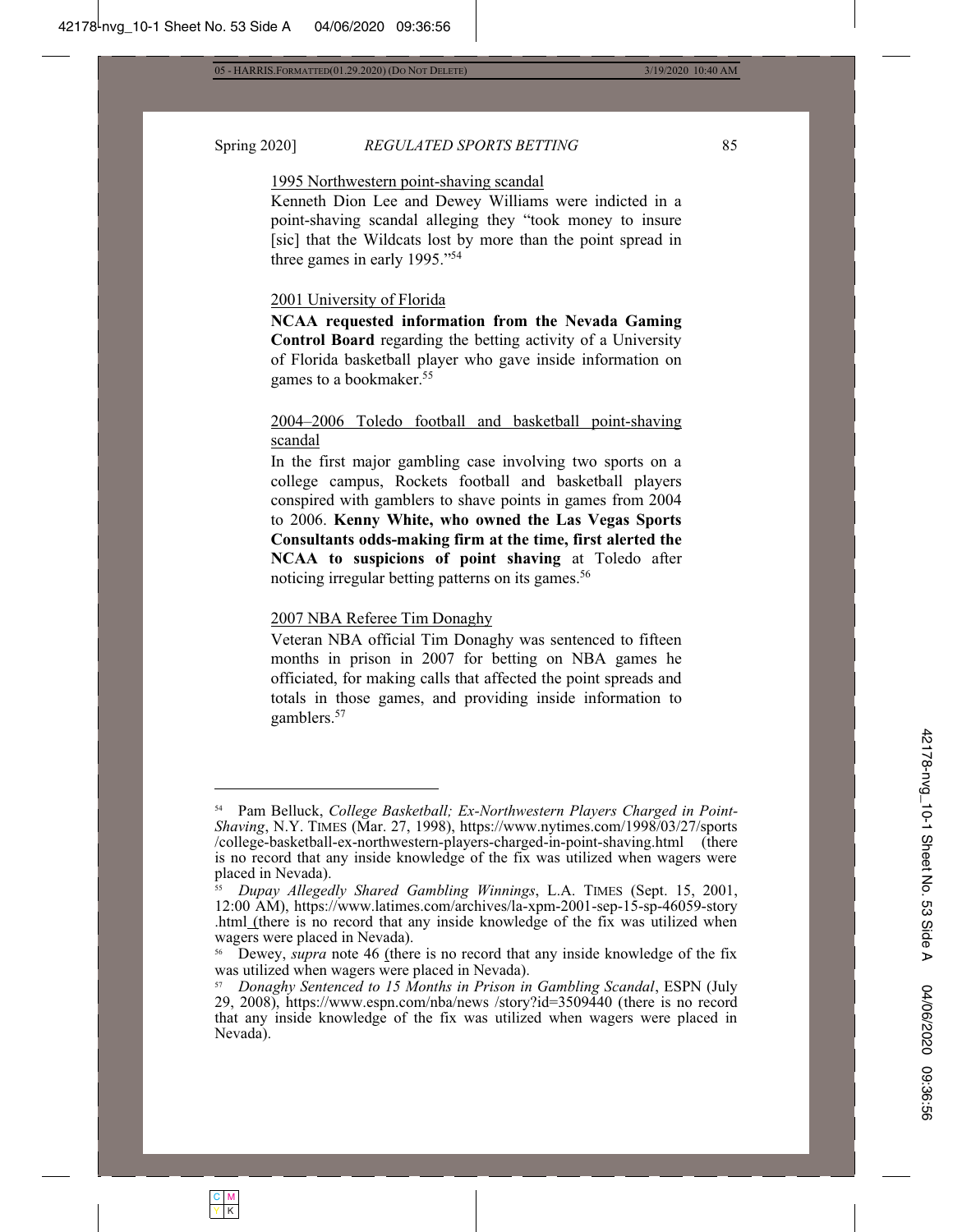# 86 UNLV GAMING LAW JOURNAL [Vol. 10:75

# 2011 University of San Diego

The FBI learned about point shaving on USD basketball games after the 2009–2010 season. Five or six games had been compromised. The majority of the wagers were placed with off-shore bookies. $58$ 

#### 2012 Auburn University point-shaving scandal

Varez Ward was indicted for "two counts related to pointshaving accusations." Ward was alleged to "have conspired with others to bribe or solicit one or more individuals to influence an Auburn game" and for trying "to fix games" and offer money to his teammates.<sup>59</sup>

## 2014 University of Texas El Paso

**The FBI in El Paso reached out to the Nevada Gaming**  Control Board about UTEP basketball in January 2014. Three players were kicked off the team for betting on games. A bookmaker unsuccessfully attempted to recruit the players to fix a game but did not get them to bet. $60$ 

In the majority of the examples above, illegal bookmakers and illegal bookmaking operating independent of regulated sports betting provided the conditions that fostered point-shaving and match-fixing. When significant sums were wagered in regulated sports books, it was readily apparent that suspicious activities were taking place. While one might think that significant sums of money are involved in match fixing schemes, quite the opposite is the functional reality.

See generally Rob Dauster, FBI: San Diego Point-Shaving Scandal Netted '*More than \$120,000'*, ESPN SPORTS (May 22, 2013, 11:52 AM), https://college basketball.nbcsports.com/2013/05/22/fbi-san-diegos-brandon-johnson-paid-up-to-10000-per-game-to-shave-points/ (some small wagers designed to avoid detection were made with Nevada sports pools and there is no record that any inside knowledge of the fix was utilized when wagers were placed in Nevada).

Scott Gleeson, Former Auburn Player Indicted in Point-Shaving Scandal, USA TODAY SPORTS (June 4, 2013, 6:05 PM), https://www.usatoday.com/story/sports /ncaab/2013/06/04/former-auburn-guard-varez-ward-indicted-in-point-shaving-

scandal/2388831/ (there is no record that any inside knowledge of the fix was utilized when wagers were placed in Nevada).

Aaron Martinez, Bookie in UTEP Basketball Betting Scandal Pleads Guilty, EL PASO TIMES (Oct. 21, 2016 6:21 PM), https://www.elpasotimes.com/story/news/cri  $me/2016/10/21/bookie-utep-betting-scandal-pleads-guilty/92487014$  (No significant bets were taken on the games with Nevada sports pools and race books. There is no record that any inside knowledge of the fix was utilized when wagers were placed in Nevada).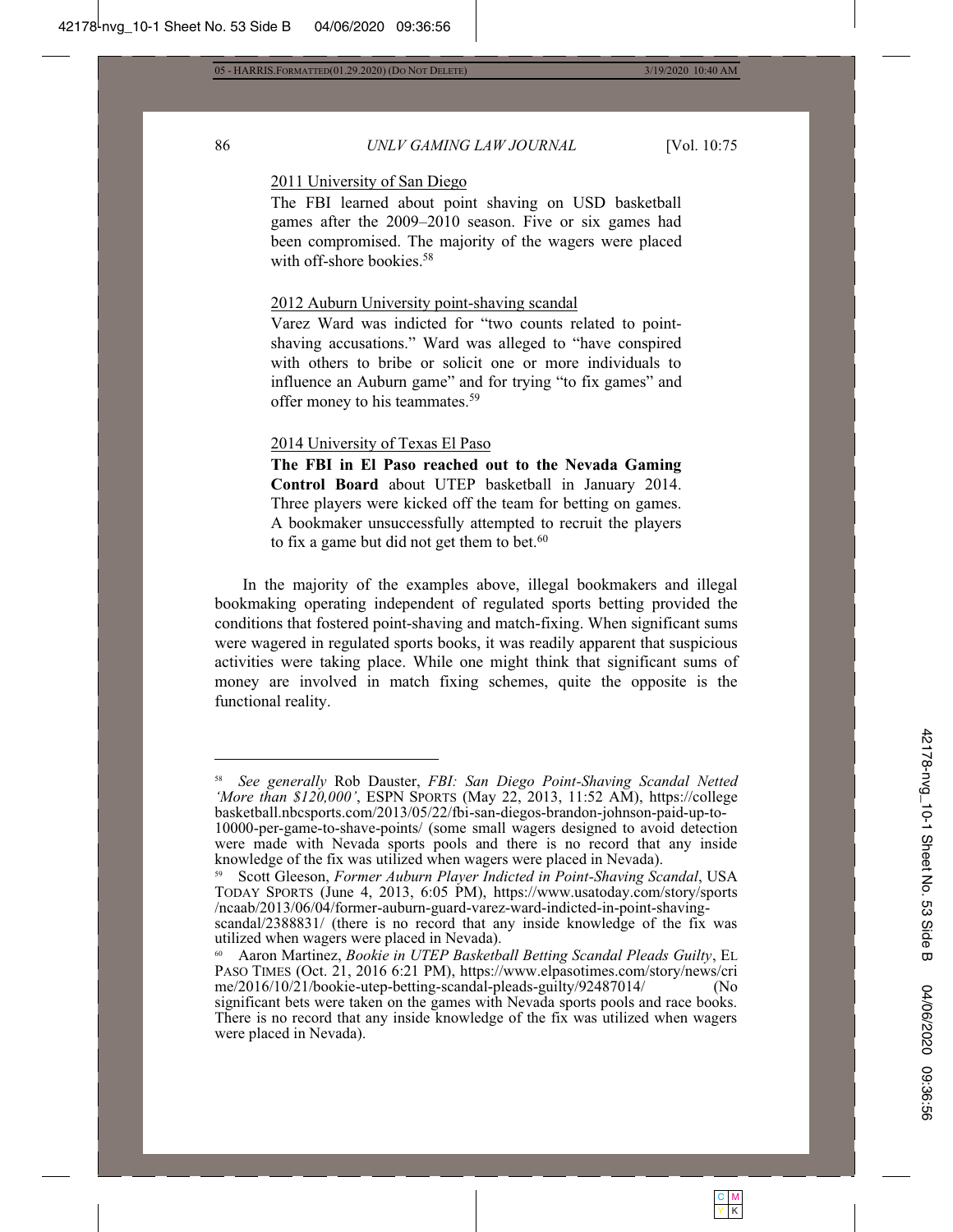#### Spring 2020] **REGULATED SPORTS BETTING** 87

In a highly regulated, legal sports betting market, like Nevada, integrity in sports betting on the gaming side is maintained through the consistent efforts of the Enforcement Division of the Nevada Gaming Control Board, along with the Nevada sports book operators who are actively involved in monitoring betting lines, watching for unusual betting activity, and successfully uncovering attempts to fix games.

#### *B. States Are in the Best Position to Regulate Sports Betting.*

States are best equipped to regulate sports betting within their borders. It is a responsibility that the states and tribal jurisdictions take seriously and perform with fidelity. Federal regulation would only add unnecessary costs, delay in the licensing process, increase taxation, and create additional complications. "The federal government has historically played no role in the discharge of the traditional regulatory functions of licensing, enforcement, and audit."<sup>61</sup> "Congress has no real expertise in establishing gaming regulatory regimes."<sup>62</sup> Whereas states and tribal jurisdictions have had decades to develop their expertise and to strictly regulate gaming.

It would take several years to establish a federal regulatory model. In the meantime, Nevada has had its sports betting regulatory system in place for over forty years and other states have begun to establish their systems. A federal system of regulation would only create additional barriers to entry into the legal sports betting industry and establish unnecessary additional layers of regulation. Federal regulation would put legal regulated sports betting at a greater disadvantage because another level of regulation would increase the overall price of betting products.

# *C. Tax Rates and Fee Structures Can Dramatically Influence Both the Legal and Illegal Sports Betting Market.*

It is imperative that jurisdictions embarking on legalized sports betting understand the impact that tax rates and fee structures have on both legalized regulated sports betting markets and the illegal sports betting market.

To foster a robust and healthy legal sports betting market, state tax structures **must** be reasonable. Nevada already has a strong model for sports betting in place; one that has been refined over decades. The State of Nevada has buttressed that model with significant resources in the form of an enforcement structure, audit and accounting controls, and minimum internal control standards. Over the past forty years Nevada has developed a specialized

Keith C. Miller & Anthony N. Cabot, *Regulatory Models for Sports Wagering: The Debate Between State vs. Federal Oversight*, 8 UNLV GAMING L.J. 153, 156  $(2018).$ 

 $\ddot{a}$  *Id.* at 174.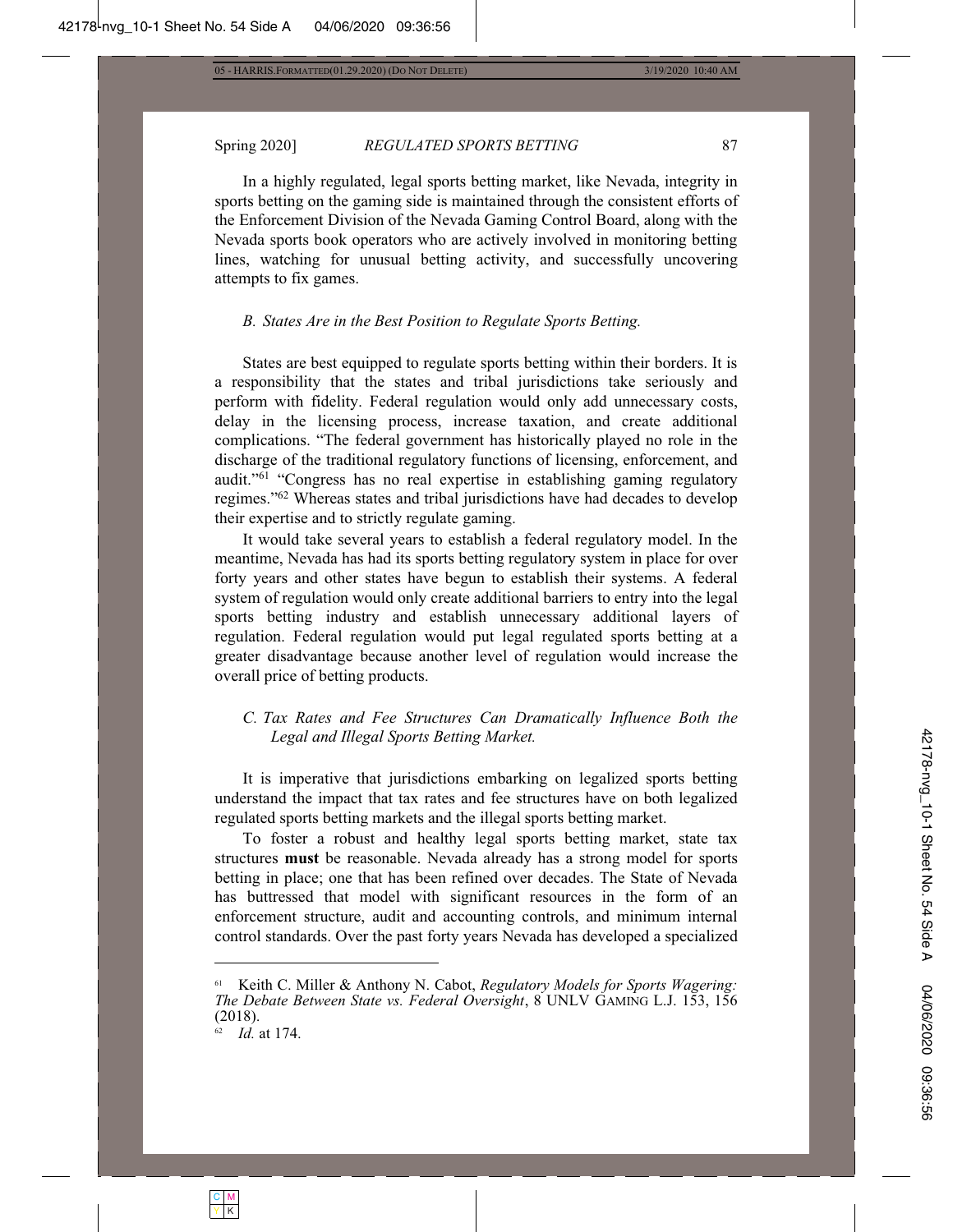# 88 *UNLV GAMING LAW JOURNAL* [Vol. 10:75

regulatory knowledge for sports betting that cannot be easily replicated in a short period of time.

Nevada and other U.S. jurisdictions accept a certain level of risk when pricing their offerings, that other models such as the United Kingdom do not accept. Operating on thin margins, typically at five percent or less, navigating volatile revenues with the unpredictability of game outcomes, and a constant need to be competitive, race books and sports pools have almost as much on the line as the bettors do. The race books and sports pools have to hope that their line setters can anticipate the outcome of a game better than the sports enthusiast who places a wager. A good example of the thin margins and high volatility in sports betting comes from Las Vegas. As the Las Vegas Golden Knights continued its quest for the Stanley Cup during the 2018 season, Nevada race books and sports pools were looking at potential losses ranging from \$5-7 million (U.S. dollar). $63$ 

New jurisdictions engaging in legalized sports wagering will not simply be competing against other states with legalized sports betting, they will also be competing with off-shore illegal operators along with illegal operators within their own jurisdictions.<sup>64</sup> Reasonable tax rates are essential in order for legal sports betting products to be competitive with illegal providers.

Any additional fees, to the extent they are implemented, serve only to facilitate off-shore illegal gambling operations by making legal betting products that much more expensive. A well-regulated gaming market shifts betting away from the illegal market to the degree the legal market satisfies any given bettor.<sup>65</sup> After the repeal of PASPA, state gaming regulators released a statement declaring, "[a]dditional fees, including the so-called 'integrity fee,' increase the costs of legal sports betting, siphon much needed tax revenues away from state coffers, and increase state regulatory burdens."<sup>66</sup> Keeping taxes low and eliminating fees helps ensure that legal betting products can be priced competitively with illegal market products.

Nevada gaming licensees pay a number of taxes and fees.<sup>67</sup> The most

Todd Dewey, Sports Books Excited for Golden Knights Despite Possible \$7M Loss, L.V. REV. J. (May 24, 2018, 7:17 PM), https://www.reviewjournal.com/sports /betting/sports-books-excited-for-golden-knights-despite-possible-7m-loss/.

*See generally Joe Lemire, New U.S. Sports Betting Markets Have Started Data* War, SPORTTECHIE (June 29, 2018), https://www.sporttechie.com/sports-betting-of f ic ial-data-rights-mlb-nfl-nba-pga-nhl-ncaa/.

<sup>&</sup>lt;sup>65</sup> Media Statement, U.S. State Gaming Regulators Forum, State Gambling Regulators Equipped and Ready to Take Charge on Legal Sports Betting Industry (May 22, 2018) [hereinafter U.S. Gaming Regulators Forum] https://gaming.nv.go  $v/modules/show document.aspx? documentid=13251.$ 

*Id.*

<sup>&</sup>lt;sup>67</sup> See generally License Fees Tax Rate Schedule, NEV. GAMING CONTROL BOARD, https://gaming.nv.gov/index.aspx?page=94 (last visited Dec. 20, 2019) (explaining that fuller explanation of the types of taxes and fees paid by nonrestricted licensees in Nevada).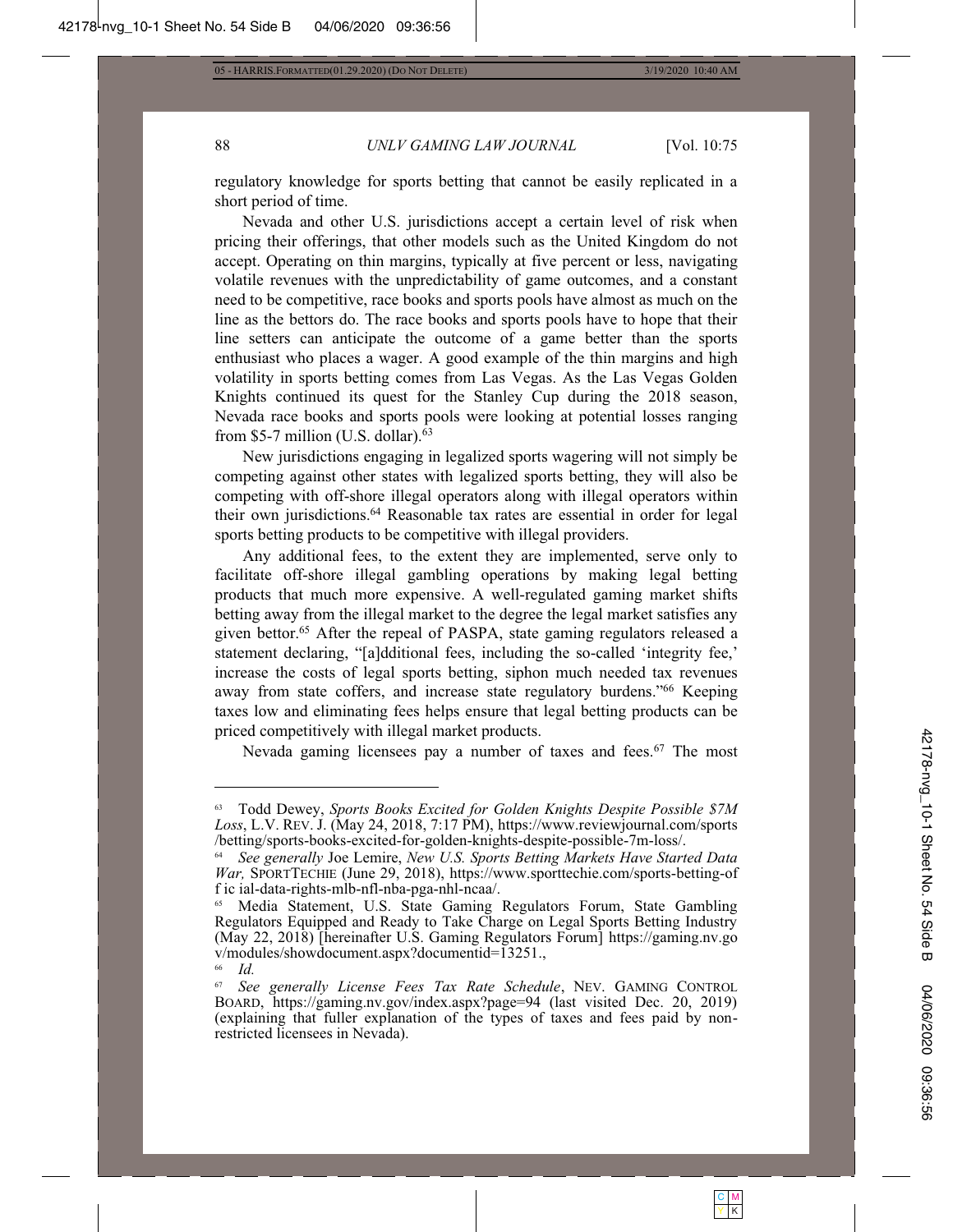3/19/2020 10:40 AM

Spring 2020]

#### **REGULATED SPORTS BETTING**

common gaming tax across jurisdictions is the gross gaming tax.<sup>68</sup> In Nevada, nonrestricted gaming licensees (a sports book license is a nonrestricted license) pay gross gaming taxes on monthly basis.<sup>69</sup> Gross Gaming Tax Revenues are calculated on a graduated scale:

- 3.5% of the first \$50,000 during the month, plus
- 4.5% of the next \$84,000, plus
- $6.75\%$  of revenue exceeding \$134,000.<sup>70</sup>

The various fees that have been proposed by major sports leagues and others have devolved from an "integrity fee" to a "royalty fee" to a "commission" to a "processing fee"; and the latest iteration of the fee is called a "share in wagering."<sup>71</sup> The NBA admitted at Connecticut's Public Safety Committee Informational Forum that the "fee is not solely to preserve the integrity of the game."<sup>72</sup> A recent survey by the American Gaming Association estimated that together the four major U.S. sports leagues could pull in \$4.2 billion a year in *indirect* revenues with the NFL earning the largest portion of approximately \$2.33 billion.<sup>73</sup> The survey demonstrates how the major U.S. sports leagues stand to benefit, even without a "dedicated" revenue stream, from additional fees or "official data" requirements that would presumably be purchased by legalized, regulated sports books throughout the United States.<sup>74</sup> Interestingly, legalized sports betting actually benefits professional sports and sports leagues. Sports wagering can be a tool to increase fan engagement,

 $72$  Jill R. Dorson, Connecticut Not Interested in Paying Leagues a Sports Betting 'Royalty', SPORTS HANDLE (Mar. 1, 2018), https://sportshandle.com/connecticutsports-betting-hearing-nba-mlb-fee (emphasis in original).

Russ, *supra* note 71.

74 See Rey Mashayekhi, Inside the Battle for the Future of Sports Betting, FORTUNE (Apr. 10, 2019), https//fortune.com/longform/sports-betting-battle/.

89

See NEV. GAMING CONTROL BOARD, supra note 67.

NEV. REV. STAT. § 463.370 (2013).

 $70<sup>°</sup>$ Id. § 463.370; see also License Fees Tax Rate Schedule, supra note 67.

 $71$ See Hilary Russ, U.S. Sports Leagues Could Reap \$4.2 Billion a Year from Legal Betting: Survey, REUTERS (Oct. 18, 2018, 2:52 AM), https://www.reuters .com/article/us-usa-gambling-sports/exclusive-u-s-sports-leagues-could-see-4-2-

billion-annually-from-legal-betting-idUSKCN1MS1CT; see generally NEV. REV.<br>STAT. § 463.172 (1997); see NEV. REV. STAT. § 463.160 (2013) (the term "share in wagering" is particularly problematic as NRS 463.160(1) states "Ex otherwise provided in subsection 4 and NRS 463.172, it is unlawful for any person, either as owner, lessee or employee, whether for hire or not, either solely or in conjunction with others:... (d) To receive, directly or indirectly, any compensation or reward or any percentage or share of the money or property played, for keeping, running or carrying on any gambling game, slot machine, gaming device, mobile gaming system, race book or sports pool. . .." By continuing to ask for a share of the amount wagered, the leagues may trigger state regulatory licensing requirements and find themselves subject to the jurisdiction of gaming regulators).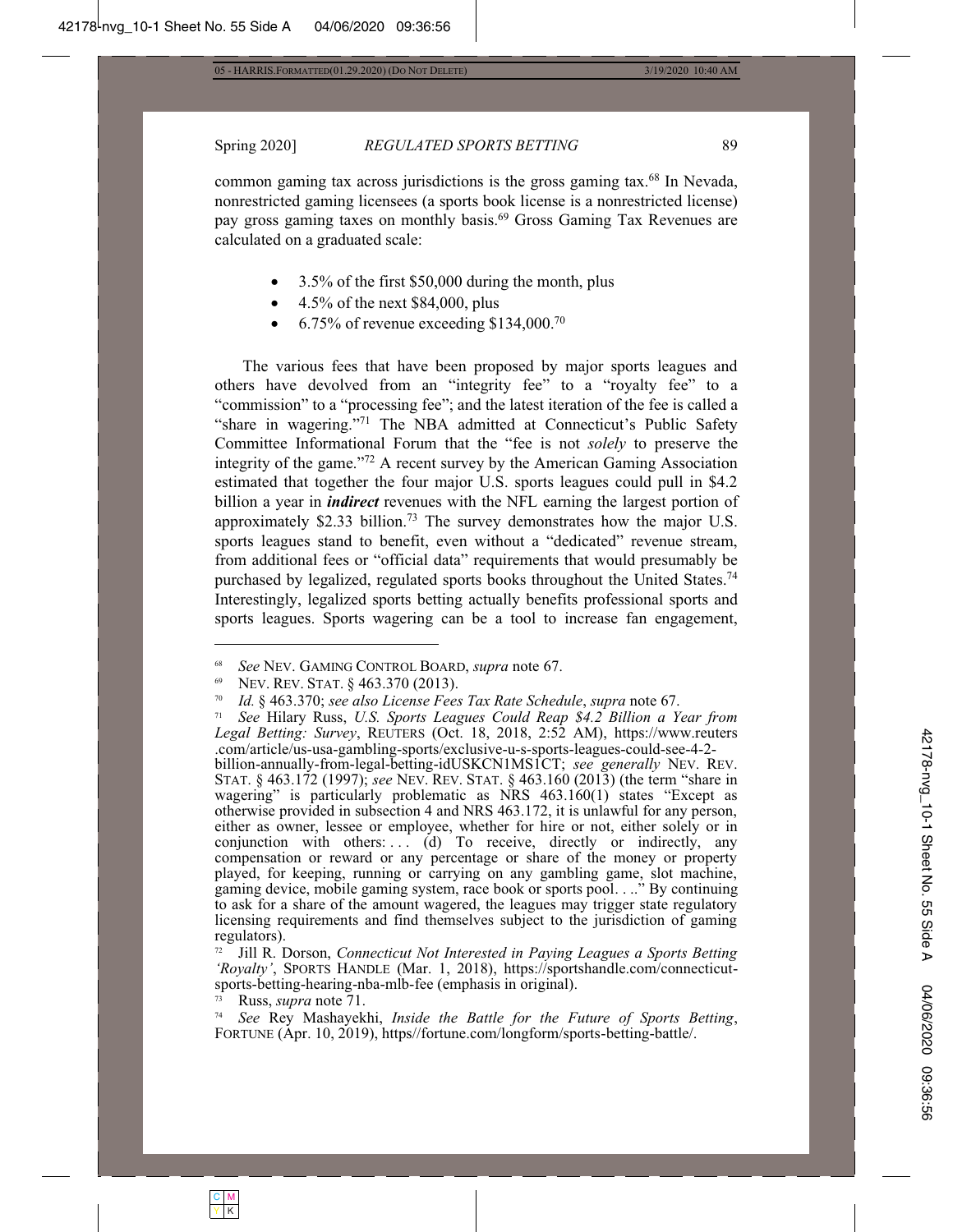#### 90

# UNLV GAMING LAW JOURNAL

[Vol. 10:75

particularly with regard to sports that are seeing a decline in television ratings. $75$ 

The following charts<sup>76</sup> provide context for how increased fee structures would not only impact Nevada specifically, but also all race books and sports pools generally. These charts show how additional fees of just 1% and 0.25% would have impacted the Super Bowl "write and win" in Nevada for the past twenty-eight years.

| Nevada Super Bowl Historic Write and Win |                         |                               |                                     |                                                |                                                                           |
|------------------------------------------|-------------------------|-------------------------------|-------------------------------------|------------------------------------------------|---------------------------------------------------------------------------|
|                                          |                         |                               | 1% Fee                              | Win less 1% Fee<br>(Super Bowl Win Amount less | <b>Estimated Percentage Fee</b><br><b>Collections from Super Bowl Win</b> |
| Year                                     | <b>Super Bowl Write</b> | <b>Super Bowl Win Amounts</b> | (Super Bowl Write X 1% Fee) 1% Fee) |                                                | (Super Bowl Win Amount X 6.75%)                                           |
| 1991                                     | <sup>\$</sup>           | Ś                             | Ś                                   | \$                                             | Ś                                                                         |
|                                          | 40,080,409              | 3,512,241                     | 400.804                             | 3,111,437                                      | 237,076                                                                   |
| 1992                                     | \$                      | Ś                             | \$                                  | Ŝ                                              | \$                                                                        |
|                                          | 50,334,277              | 301,280                       | 503,343                             | (202, 063)                                     | 20,336                                                                    |
| 1993                                     | Ŝ                       | Ś                             | Ś                                   | Ś                                              | Ś                                                                         |
|                                          | 56,811,405              | 7,174,869                     | 568,114                             | 6,606,755                                      | 484,304                                                                   |
| 1994                                     | Ś                       | Ś                             | \$                                  | \$                                             | \$                                                                        |
|                                          | 54,483,221              | 7,481,541                     | 544,832                             | 6,936,709                                      | 505,004                                                                   |
| 1995                                     | Ś<br>69,591,818         | \$<br>(396, 674)              | \$<br>695,918                       | Ŝ<br>(1,092,592)                               | \$                                                                        |
| 1996                                     | \$                      | Ś                             | Ś                                   | \$                                             | \$                                                                        |
|                                          | 70,907,801              | 7,126,145                     | 709,078                             | 6,417,067                                      | 481,015                                                                   |
| 1997                                     | \$                      | Ś                             | \$                                  | \$                                             | \$                                                                        |
|                                          | 70,853,211              | 2,265,701                     | 708,532                             | 1,557,169                                      | 152,935                                                                   |
| 1998                                     | Ś                       | Ŝ                             | Ś                                   | Ś                                              | Ś                                                                         |
|                                          | 77,253,246              | 472,033                       | 772,532                             | (300, 499)                                     | 31,862                                                                    |
| 1999                                     | Ś                       | $\zeta$                       | \$                                  | \$                                             | \$                                                                        |
|                                          | 75,986,520              | 2,906,601                     | 759,865                             | 2,146,736                                      | 196,196                                                                   |
| 2000                                     | Ś                       | \$                            | Ś                                   | \$                                             | Ś                                                                         |
|                                          | 71,046,751              | 4,237,978                     | 710,468                             | 3,527,510                                      | 286,064                                                                   |
| 2001                                     | Ś                       | Ś                             | Ś                                   | \$                                             | Ś                                                                         |
|                                          | 67,661,425              | 11,002,636                    | 676,614                             | 10,326,022                                     | 742,678                                                                   |
| 2002                                     | \$                      | Ś                             | \$                                  | \$                                             | \$                                                                        |
|                                          | 71,513,304              | 2,331,607                     | 715,133                             | 1,616,474                                      | 157,383                                                                   |
| 2003                                     | Ŝ                       | Ś                             | Ś                                   | \$                                             | Ś                                                                         |
|                                          | 71,693,032              | 5,264,963                     | 716,930                             | 4,548,033                                      | 355,385                                                                   |
| 2004                                     | Ś                       | Ś                             | \$                                  | \$                                             | \$                                                                        |
|                                          | 81,242,191              | 12,440,698                    | 812,422                             | 11,628,276                                     | 839,747                                                                   |
| 2005                                     | Ś                       | \$                            | \$                                  | \$                                             | \$                                                                        |
|                                          | 90,759,236              | 15,430,138                    | 907,592                             | 14,522,546                                     | 1,041,534                                                                 |
| 2006                                     | \$                      | Ŝ                             | Ś                                   | \$                                             | \$                                                                        |
|                                          | 94,534,372              | 8,828,431                     | 945,344                             | 7,883,087                                      | 595,919                                                                   |
| 2007                                     | \$                      | \$                            | \$                                  | \$                                             | \$                                                                        |
|                                          | 93,067,358              | 12,930,175                    | 930,674                             | 11,999,501                                     | 872,787                                                                   |
| 2008                                     | Ŝ<br>92,055,833         | Ŝ<br>(2, 573, 103)            | Ś<br>920,558                        | Ś<br>(3, 493, 661)                             | \$                                                                        |
| 2009                                     | Ś                       | $\zeta$                       | \$                                  | \$                                             | Ś                                                                         |
|                                          | 81,514,748              | 6,678,044                     | 815,147                             | 5,862,897                                      | 450,768                                                                   |
| 2010                                     | Ś                       | \$                            | Ś                                   | \$                                             | \$                                                                        |
|                                          | 82,726,367              | 6,857,101                     | 827,264                             | 6,029,837                                      | 462,854                                                                   |
| 2011                                     | Ś                       | Ś                             | Ś                                   | Ś                                              | Ś                                                                         |
|                                          | 87,491,098              | 724,176                       | 874,911                             | (150, 735)                                     | 48,882                                                                    |
| 2012                                     | \$                      | Ś                             | \$                                  | \$                                             | Ś                                                                         |
|                                          | 93,899,840              | 5,064,470                     | 938,998                             | 4,125,472                                      | 341,852                                                                   |
| 2013                                     | 98,936,798              | Ś<br>7,206,460                | Ś<br>989,368                        | \$<br>6,217,092                                | Ś<br>486,436                                                              |
| 2014                                     | Ś                       | Ś                             | \$                                  | \$                                             | \$                                                                        |
|                                          | 119,400,822             | 19,673,960                    | 1,194,008                           | 18,479,952                                     | 1,327,992                                                                 |
| 2015                                     | Ś                       | \$                            | \$                                  | \$                                             | \$                                                                        |
|                                          | 115,986,086             | 3,261,066                     | 1,159,861                           | 2,101,205                                      | 220,122                                                                   |
| 2016                                     | \$                      | Ś                             | Ś                                   | \$                                             | \$                                                                        |
|                                          | 132,545,587             | 13,314,539                    | 1,325,456                           | 11,989,083                                     | 898,731                                                                   |
| 2017                                     | \$                      | \$                            | Ś                                   | \$                                             | \$                                                                        |
|                                          | 138,480,136             | 10,937,826                    | 1,384,801                           | 9,553,024                                      | 738,303                                                                   |
| 2018 S                                   | 158,586,934             | Ŝ<br>1,170,432                | Ś<br>1,585,869                      | Ś<br>(415, 437)                                | \$<br>79,004                                                              |
| <b>Totals</b>                            | Ś                       | Ś                             | \$                                  | \$                                             | \$                                                                        |
|                                          | 2,409,443,826           | 175,625,334                   | 24,094,438                          | 151,530,895                                    | 11,854,710                                                                |

 $75\,$ Miller & Cabot, *supra* note 61.

 $76\,$ Press Release, Nevada Gaming Control Board, (Feb. 4, 2019), https://gaming .nv.gov/modules/showdocument.aspx?doc\_umentid=14343; Press\_Release, Nevada Gaming Control Board (Feb. 9, 2010) (on file with author); Press Release, Nevada Gaming Control Board (Feb. 2, 2000) (on file with author). Using the following figures from the State of Nevada, even a one-percent fee would provide more revenue to a sports league than to the state budget (tax rate of 6.75 percent) because the proposed sports league fees would be assessed against write (the total amount wagered) and tax dollars are collected on the win (the amount paid to winning bettors). In years where the margins are especially low, sports books would have to pay fees to sports leagues despite negative revenues and the tax collection would be zero.

 $\frac{|C| M}{|Y| K}$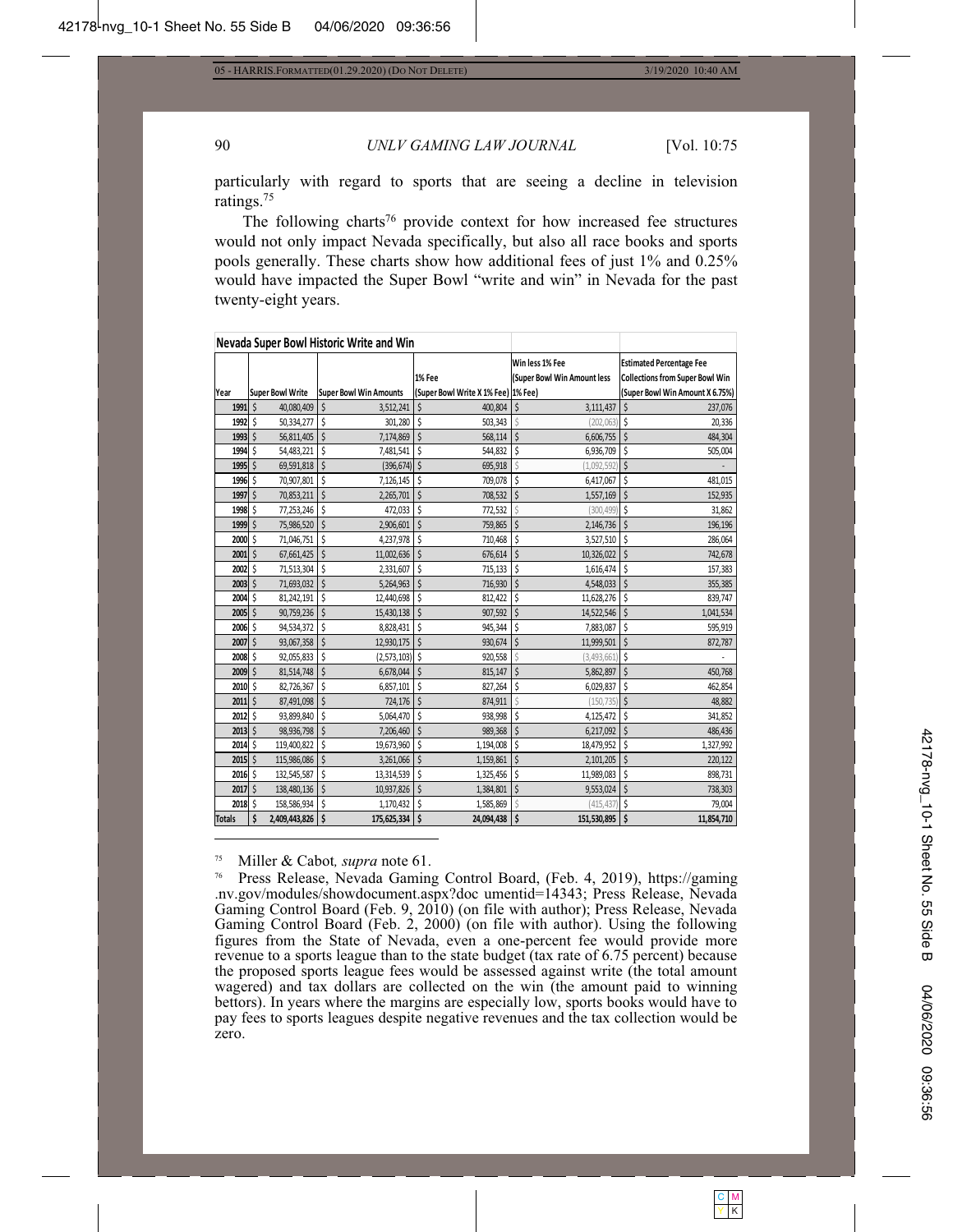#### Spring 2020] **REGULATED SPORTS BETTING** 91

**Nevada Super Bowl Historic Write and Win z** Bowl Write Super Bowl Win Ame 0.25% Fee **Super Bowl Write X 0.25% Fee)** Win less 0.25% Fee (Supe **Bowl Win Amount less 0.25% Fee) Estimated Percentage Fee Collections** from Super Bowl Win **(Super Bowl Win Amount X 6.75%) ϭϵϵϭ** Ψ ϯ͕ϱϭϮ͕Ϯϰϭ ϰϬ͕ϬϴϬ͕ϰϬϵ Ψ ϭϬϬ͕ϮϬϭ Ψ ϯ͕ϰϭϮ͕ϬϰϬ Ψ Ϯϯϳ͕Ϭϳ Ψ ϲ **ϭϵϵϮ** Ψ ϯϬϭ͕ϮϴϬ ϱϬ͕ϯϯϰ͕Ϯϳϳ Ψ ϭϮϱ͕ϴϯϲ Ψ ϭϳϱ͕ϰϰϰ Ψ ϮϬ Ψ ͕ϯϯϲ **1993** | \$ 56,811,405 | \$ 7,174,869 | \$ 142,029 | \$ 7,132,840 | \$ 7,032,840 | \$ 484,304 **- 1994** | \$ 54,483,221 | \$ 7,481,541 | \$ 7,681,541 | \$ 7,345,700 | \$ 7,345,333 | \$ 505,004 - 69,591,818 | \$ (396,674)| \$ 173,980 | \$ (570,654)| \$ **- \$ (69,674)|** \$ - \$ (570,654) **- 1996 | \$1996 | 1998 | 1998 | 1998 | 1998 | 1998 | 1998 | 2008 | 17/,270 | \$** 0,948,875 | \$481,015 **1997** | \$/0,853,211 | \$/2,935 | من المستخدم المستخدم المستخدم المستخدم المستخدم المستخدم المستخدم المستخدم المستخدم **ϭϵϵϴ** Ψ ϰϳϮ͕Ϭϯϯ ϳϳ͕Ϯϱϯ͕Ϯϰϲ Ψ ϭϵϯ͕ϭϯϯ Ψ Ϯϳϴ͕ϵϬϬ Ψ ϯϭ Ψ ͕ϴϲϮ **1999** (\$1,986,520 (\$1,966,000 × 1,9906,601 (\$1,996) × 189,966 (\$1,996) × 2,716,635 (\$1,996) × 196,196 <del>2000|\$</del> /1,046,/51|\$ 4,23/,9/8|\$ 1//,61/|\$ 4,060,361|\$ 286,064 10,833,482 |Ş 67,661,425 |Ş 11,002,636 |Ş 169,154 |Ş 10,833,482 |Ş 2001 |Ş 67,661,425 | 17,13,304 S (1,513,304 S (1,513,304 S (1,513,383 S (1,513,824 S (1,513,834 S US/,383 <del>1/03 (</del>1,693,032 (\$1,693,032) 5,264,963 (\$1,000,000 ± 1/9,233 (\$1,000,000 ± 5,085,730 \$1,000 ± 5,085,385 \$1,000 7004|Ş 81,242,191|Ş 12,440,698|Ş 203,105|Ş 12,237,<del>593|Ş 839,747</del> <del>7 دور 1900 کا 1900 کا 15,430,138 کا 15,430,138 کا 226,898 کا 15,203,240 کا 15,203,240 کا 1,041,534 کا 2005 کا</del> <del>2006</del>|\$94,534,372 |\$8,828,431 |\$25,936 |\$8,592,095 |\$94,534,372 |\$ **ϮϬϬϳ** Ψ ϭϮ͕ϵϯϬ͕ϭϳϱ ϵϯ͕Ϭϲϳ͕ϯϱϴ Ψ ϮϯϮ͕ϲϲϴ Ψ ϭϮ͕ϲϵϳ͕ϱϬϳ Ψ ϴϳϮ͕ϳϴϳ Ψ − 2008|\$92,055,833|\$(2,573,103)|\$230,140|\$230,140|\$2,803,243)|\$ **ϮϬϬϵ** Ψ ϲ͕ϲϳϴ͕Ϭϰϰ ϴϭ͕ϱϭϰ͕ϳϰϴ Ψ ϮϬϯ͕ϳϴϳ Ψ ϲ͕ϰϳϰ͕Ϯϱϳ Ψ ϰϱϬ͕ϳϲ Ψ ϴ **2010** |Ş 82,726,367 |Ş - 6,857,101 |Ş - 206,816 |Ş - 6,650,285 |Ş - 462,854 **ϮϬϭϭ** Ψ ϳϮϰ͕ϭϳϲ ϴϳ͕ϰϵϭ͕Ϭϵϴ Ψ Ϯϭϴ͕ϳϮϴ Ψ ϱϬϱ͕ϰϰϴ Ψ ϰϴ Ψ ͕ϴϴϮ **ϮϬϭϮ** Ψ ϱ͕Ϭϲϰ͕ϰϳϬ ϵϯ͕ϴϵϵ͕ϴϰϬ Ψ Ϯϯϰ͕ϳϱϬ Ψ ϰ͕ϴϮϵ͕ϳϮϬ Ψ ϯϰϭ͕ϴϱ Ψ Ϯ **ϮϬϭϯ** Ψ ϳ͕ϮϬϲ͕ϰϲϬ ϵϴ͕ϵϯϲ͕ϳϵϴ Ψ Ϯϰϳ͕ϯϰϮ Ψ ϲ͕ϵϱϵ͕ϭϭϴ Ψ ϰϴϲ͕ϰϯ Ψ ϲ **ϮϬϭϰ** Ψ ϭϵ͕ϲϳϯ͕ϵϲϬ ϭϭϵ͕ϰϬϬ͕ϴϮϮ Ψ Ϯϵϴ͕ϱϬϮ Ψ ϭϵ͕ϯϳϱ͕ϰϱϴ Ψ ϭ͕ϯϮϳ͕ϵϵϮ Ψ **ϮϬϭϱ** Ψ ϯ͕Ϯϲϭ͕Ϭϲϲ ϭϭϱ͕ϵϴϲ͕Ϭϴϲ Ψ Ϯϴϵ͕ϵϲϱ Ψ Ϯ͕ϵϳϭ͕ϭϬϭ Ψ ϮϮϬ͕ϭϮ Ψ Ϯ **ϮϬϭϲ** Ψ ϭϯ͕ϯϭϰ͕ϱϯϵ ϭϯϮ͕ϱϰϱ͕ϱϴϳ Ψ ϯϯϭ͕ϯϲϰ Ψ ϭϮ͕ϵϴϯ͕ϭϳϱ Ψ ϴϵϴ͕ϳϯϭ Ψ **ϮϬϭϳ** Ψ ϭϬ͕ϵϯϳ͕ϴϮϲ ϭϯϴ͕ϰϴϬ͕ϭϯϲ Ψ ϯϰϲ͕ϮϬϬ Ψ ϭϬ͕ϱϵϭ͕ϲϮϱ Ψ ϳϯϴ͕ϯϬϯ Ψ <del>760,001 (19,000,000) (19,004 (19,000) (19,000) (2018) (19,000) (2018) (19,000) (19,000) (2018) (201</del> **a**<sub>2</sub>,409,443,826 \$ 175,625,334 \$ 6,023,610 \$ 169,601,724 \$ 11,854,710

#### *D. Government Mandates Are Not Necessary.*

If sports leagues are looking to monetize sports betting, there is nothing that prevents them from contracting with sports book operators. To date, the MGM Resorts International and the National Basketball Association  $(NBA)$ ,<sup>77</sup> New York Jets,<sup>78</sup> the National Hockey League (NHL),<sup>79</sup> Major



<sup>&</sup>lt;sup>77</sup> David Purdum & Darren Rovell, *NBA Signs Deal with MGM to be Gaming* Partner, ESPN (July 31, 2018), http://www.espn. com/chalk/story/ /id/24245142/ nba-first-league-betting-sponsor-deal-mgm.

<sup>&</sup>lt;sup>78</sup> News Release, MGM Resorts, New York Jets Announce Partnership with MGM Resorts (Oct. 31, 2018), https://investors. mgmresorts.com/investors/newsreleases/press-release-details/2018/New-York-Jets-Announce-Partnership-With-MGM-Resorts/default.aspx.

Todd Prince, MGM Resorts, NHL Sign Sports Betting Partnership Deal, L.V. REV. J. (Oct. 29, 2018, 8:58 PM), https://www.reviewjournal.com/business/casinos -gaming/mgm-resorts-nhl-sign-sports-betting-partnership-deal/.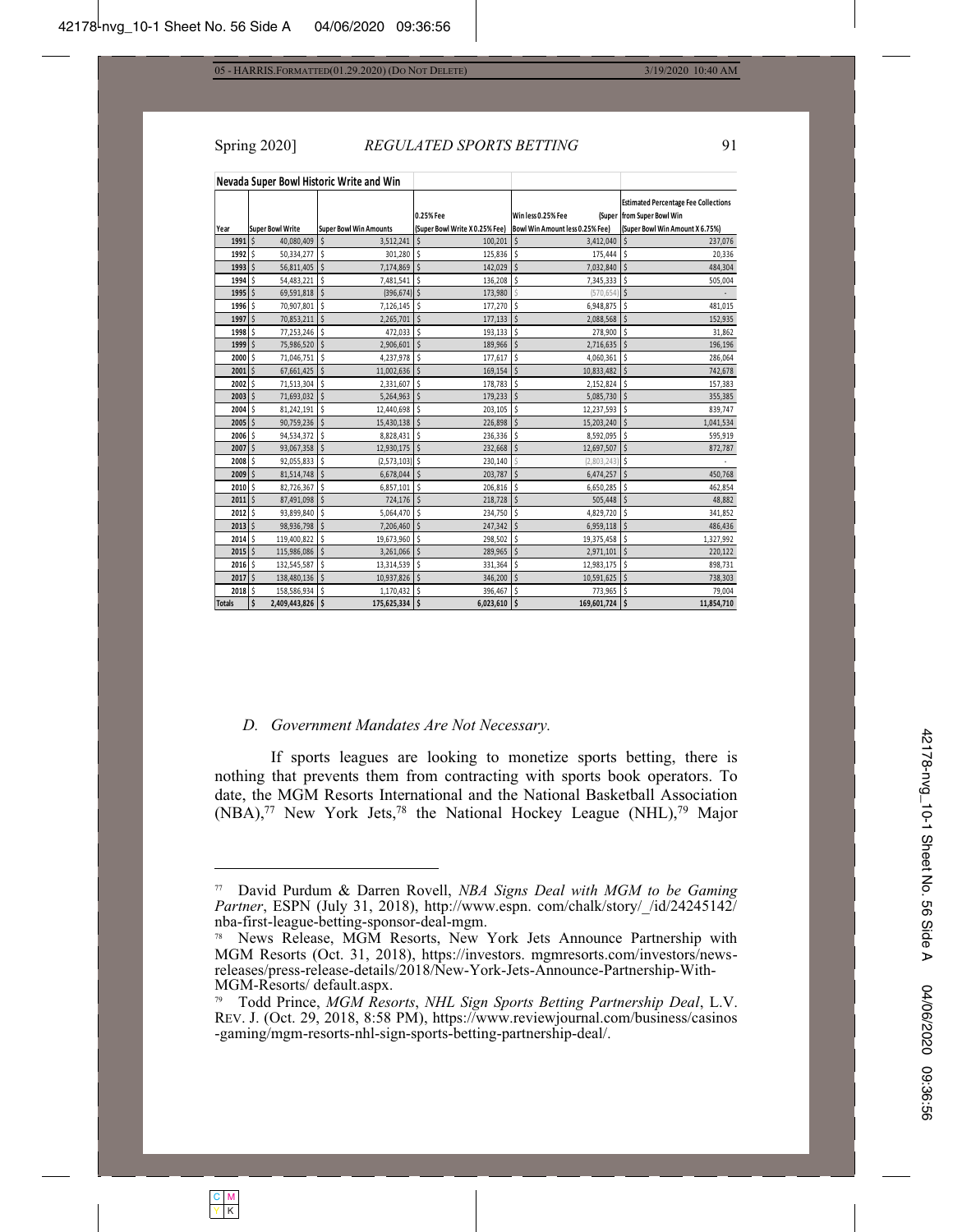3/19/2020 10:40 AM

# 92

# UNLV GAMING LAW JOURNAL

[Vol. 10:75

League Baseball (MLB),<sup>80</sup> and Major League Soccer (MLS)<sup>81</sup> have entered into these types of agreements. William Hill, a major U.S. sports book operator, announced a sponsorship agreement with the Las Vegas Golden Knights and the New Jersey Devils.<sup>82</sup> Caesars Palace Las Vegas Hotel & Casino signed a deal with the Philadelphia 76ers, the New Jersey Devils, the NBA, and the NHL.<sup>83</sup> The National Football League (NFL) chose Caesars to be its first casino sponsor.<sup>84</sup> Under the terms of the multi-year sponsorship, Caesars will have exclusivity with respect to NFL trademarks in promoting Caesars casino properties.<sup>85</sup> The gaming company 888 scooped up the first online gaming deal with NFL via the New York Jets.<sup>86</sup>

In a written statement submitted to the House Judiciary Subcommittee on Crime, Terrorism, Homeland Security and Investigations, Jocelyn Moore, Executive Vice President for Communications and Public Affairs for the NFL, requested that any legislation Congress might consider include the requirement that states with legalized sports betting use "official league data."<sup>87</sup> The NBA, MLB, and the Professional Golfers' Association (PGA) have been united in

Bill Shaikin, MLB Becomes Third Major Sports League to Form Partnership with MGM, L.A. TIMES (Nov. 27, 2018, 7:15 PM), http://www.latimes.com/sports /mlb/la-sp-mlb-mgm-partnership-20181127-story.html.

<sup>81</sup> MLS Becomes MGM's Fourth US Major League Betting Partner, GAMES MAG. BRASIL (Mar. 20, 2019), https://www.games.bras.com/english-version/2019/3/20/ mls-becomes-mgms-fourth-us-major-league-betting-partner-12049.html.

Matt Rybaltowski, Devils Ink Deal with William Hill, Becoming First Team in New Jersey to Land Sports Book Partnership, FORBES (Oct. 25, 2018, 7:10 AM), https://www.forbes.com/sites/mattrybaltowski/2018/10/25/devils-ink-deal-withwilliam-hill-becoming-first-team-in-new-jersey-to-land-sports-bookpartnership/#79af1a091e22.

Matt Rybaltowski, Caesars Lands Sports Betting Partnership with Sixers, Devils in Unique Cross-Sport Deal, FORBES (Oct. 30, 2018, 1:44 PM), https://www .forbes.com/sites/mattrybaltowski/2018/10/30/caesars-lands-sports-bettingpartnership-with-sixers-devils-in-unique-cross-sport-deal/#3aae67e51eb8.

Press Release, National Football League, NFL Selects Caesars Entertainment as First Casino Sponsor (Jan. 3, 2019, 9:00 AM), http://www.nfl.com/news/story/0ap 3000001007289/article/nfl-selects-caesars-entertainment-as-first-casino-sponsor. 85 Id.

<sup>86</sup> Phillip Conneller, New York Jet and 888 Ink First Ever NFL-Online Gaming Tie up, Deal Already Ruffling Feathers, CASINO.ORG (Oct. 30, 2018), https://www .casino.org/news/new-york-jets-and-888-ink-first-ever-nfl-online-gaming-tie-up.

Brett Smiley, Here's What Happened at the House Judiciary Hearing on Sports 87 Betting, SPORTSHANDLE (Sept. 27, 2018), https://sportshandle.com/heres-whathappened-at-the-house-judiciary-hearing-on-sports-betting/ (The Hearing took place on September 27, 2018. Video of the Hearing and written statements from each of the witnesses is linked within the article); see also Mike Florio, NFL Wants Official Data Used for Gambling, Restrictions on Certain Types of Bets, NBC SPORTS (Sept. 26, 2018, 4:42 PM), https://profootballtalk.nbcsports.com/2018/09 /26/nfl-wants-official-data-used-for-gambling-restrictions-on-certain-types-of-bets/ (the NFL wants "official data" used for gambling restrictions on certain types of bets).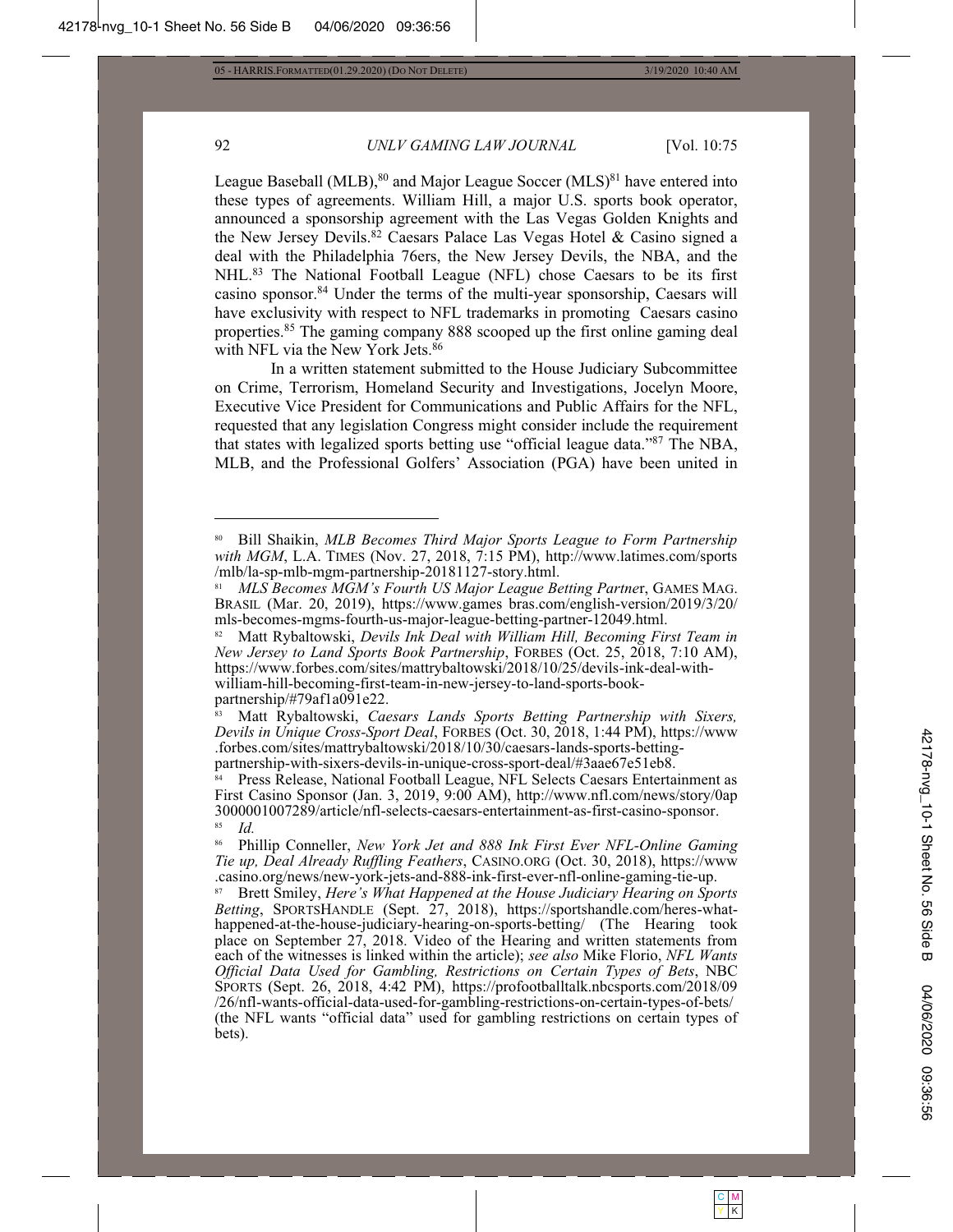3/19/2020 10:40 AM

#### Spring 2020] REGULATED SPORTS BETTING

their desire to require legal betting markets to use their "official data."<sup>88</sup> The MGM has signed deals with both the NBA<sup>89</sup> and NHL<sup>90</sup> for access to their data. In the case of the NHL, MGM will "receive access to 'previously unseen enhanced NHL proprietary game data."<sup>91</sup> More recently, MGM announced that its agreement with Sportradar would provide for a "wide range of prematch and live betting services along with bet stimulation content such as live match trackers."<sup>92</sup> The American Gaming Association has advocated that data contracts should be between sporting bodies and gaming companies.<sup>93</sup>

While there is a universal vested interest in ensuring that the data used in sports betting is accurate, there is no general agreement among states or sports leagues as to what that process or framework should be. A few states have discussed requiring the use of "official data." <sup>94</sup> During the 2019 state legislative sessions, both Illinois and Tennessee accommodated the league promoted policy of requiring use of official league data for in-play wagering.<sup>95</sup> Confusion persists as to what constitutes "official data," how data could or should be obtained for legal wagering purposes, and how that data could or should be used.

In terms of data delivery, "live streaming" is the industry standard.<sup>96</sup> While consumers generally think the data feed is instantaneous, there is typically a ten to thirty second delay in streaming.<sup>97</sup> "Real-time, on the other hand, has a lag of less than a half-second."<sup>98</sup> Until technology delivery improves, many of the in-play wagering examples used to support the need for ensuring that only "official league data" be utilized are not realistic. Moreover,

97 Id.

98 Id. 93

Dustin Gouker, New 'US Sports Integrity' Website Pushes Leagues' Vision on Sports Betting Data, LEGAL SPORTS REP. (Apr. 10, 2018), https://www.legalspor tsreport.com/19730/sports-betting-integrity-and-data-rights/; Joe Lemire, New U.S. Sports Betting Markets Have Started a Data War, SPORTTECHIE (June 29, 2018), https://www.sporttechie.com/sports-betting-official-data-rights-mlb-nfl-nba-pga $nhl-ncaa/$ .

Purdum & Rovell, *supra* note 77.

Dan Rosen, NHL, MGM Resorts Form Sports Betting Partnership, NHL NEWS (Oct. 29, 2018), https://www.nhl.com/news/nhl-mgm-resorts-sports-betting-partner ship /c-301392322.

<sup>91</sup> Prince, *supra* note 79.

<sup>92</sup> MGM GVC Interactive Announces Sportradar as an Exclusive Supplier of U.S. Sports Data, BUS. WIRE (Nov. 8, 2018, 8:15 AM), https://www.businesswire.com/ news/home/20181108005434/en/MGM-GVC-Interactive-Announces-Sportradar-Exclusive-Supplier/.

<sup>93</sup> Lemire, *supra* note 88.

 $\ensuremath{^{94}}$ Id.

Brett Smiley, How 'Unofficial' Sports Betting Data May Be Better than 'Official League Data', SPORTSHANDLE (June 5, 2019), https://sportshandle.com/u noff icial -official-league-data.

Joe Lemire, Media Tech in Sports Betting, Part Two: Streaming and Data Rights, SPORTTECHIE (June 6, 2018), www.sport techie.com/sports-gambling-ottstreaming-technology-data-rights/.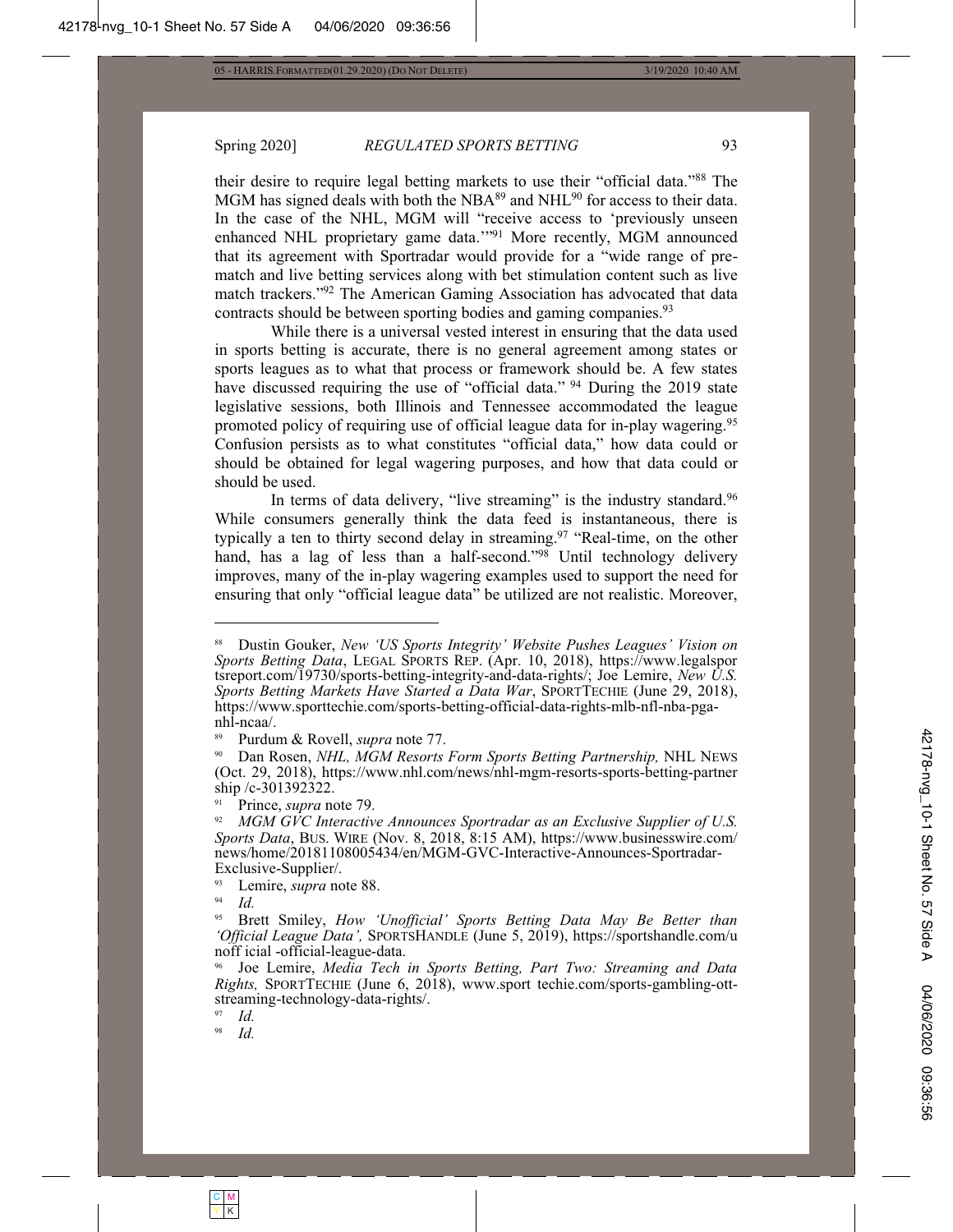# 94 UNLV GAMING LAW JOURNAL [Vol. 10:75

C M Y | K

while advancing every day, the technological capability to offer these types of betting products does not currently exist.

In terms of historical statistics and players names, the Eighth Circuit held that because the information used by a fantasy baseball game company was in the public domain, the First Amendment trumped any state law rights, and that the data could be utilized without a license.<sup>99</sup>

So far, sports leagues have been relatively successful in monetizing the legalization of sports betting though not necessarily as anticipated. It will be interesting to see what state legislatures decide to do during their 2020 Legislative sessions in terms of data requirements and delivery.

# *E. Combating Illegal Operators Is Going to Be and Will Be an Ongoing Reality, Regardless of Any Federal Legislation.*

Illegal bookmakers do not worry about complying with regulations, paying taxes, or establishing reserve accounts. While some illegal operators may pay fees, perhaps pay taxes, and may even follow some regulations, what we know for sure is that many illegal operators serve their customers with sophisticated and attractive websites, provide a seamless transaction experience, and make betting easy for their customers. Illegal bookmakers do not have the same regulatory infrastructure costs, can offer more betting options, are more convenient, provide payment plans, and extend credit. This is all done without regulatory oversight, patron dispute processes, protection of patron funds, or responsible gambling messaging.

In order to effectively combat illegal operators, regulators will continue to enforce the law with regard to gaming, while developing and exploring new enforcement strategies. An effective way to eradicate illegal activities is through coordinated and productive law enforcement efforts by fostering interstate agreements that will allow for "[c]oordinated action among jurisdictions offering sports betting against illegal bookmaking, illegal gambling activities," unlawful sports bribery, "and any unsuitable and unlawful associations."<sup>100</sup> Strong support from federal-level enforcement agencies, with their unique police powers, would also facilitate the dismantling of illegal gambling operators.

C.B.C. Distribution & Mktg., Inc. v. Major League Baseball Advanced Media, L.P., 505 F.3d 818, 823-24 (8th Cir. 2007).

<sup>&</sup>lt;sup>100</sup> U.S. State Gaming Regulators Forum, *supra* note 65.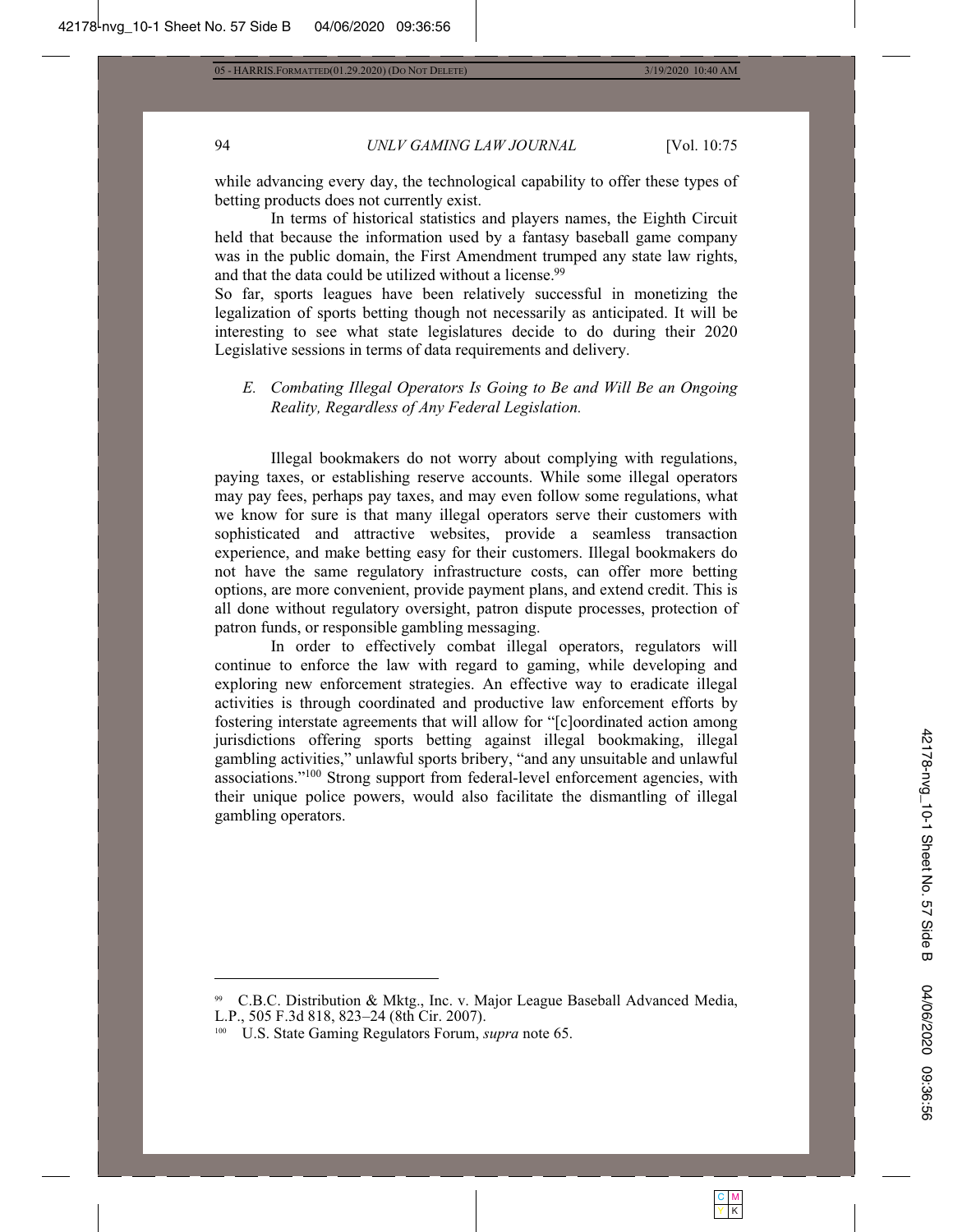#### Spring 2020] **REGULATED SPORTS BETTING** 95

# *F. Sports Wagering and Its Technology Needs to Maintain the Highest Standards of Integrity, Accountability, and Regulatory Compliance.*

Nevada regulates all gambling, including sports betting, with comprehensive regulations.<sup>101</sup> Each sports book operator is required to undergo Nevada's strictest licensing process.<sup>102</sup> The Nevada Gaming Control Board investigates the owners, officers, directors, and members of entities seeking a Nevada gaming license.<sup>103</sup> Two types of investigations are conducted: financial and criminal background.<sup>104</sup> The Board uses staff who are experienced and specialized to conduct these investigations. Financial and criminal background investigations are also conducted for executives and key employees who work at sports books.<sup>105</sup> Similar investigations for findings of suitability and licensure are also conducted for shareholders who own more than ten percent of the stock in a gaming company.<sup>106</sup> Even the front-line employees who work in a sports book must pass a background check and be registered with the Board.<sup>107</sup>

<sup>104</sup> Multi-Jurisdictional Personal History Disclosures, supra note 103, at 37–47 (for financial background investigation questions), at  $28-36$  (for criminal background investigation questions).

105 NEV. REV. STAT. § 463.165 (2007); NEV. REV. STAT. § 463.530 (1993); NEV. REV. STAT. § 463.569 (2013); NEV. REV. STAT. § 463.5735 (2013); see *Multi-Jurisdictional Personal History Disclosures, supra* note 103.

NEV. REV. STAT  $\S$  463.530 (1993) (beneficial owners of any interest in holding companies must apply for a finding of suitability and Nevada Gaming Commission has discretion to require licensure); NEV. REV. STAT.  $\S$  463.595 (1993) (must file for determination of suitability); NEV. REV. STAT.  $\S$  463.643 (2011) (beneficial owners of a publicly traded company which own more than ten percent of any class of voting securities must apply for a finding of suitability with the Nevada Gaming Commission); NEV. GAMING LAW PRACTICE AND PROCEDURE MANUAL, *supra* note 4, at  $\S$  4.04(2) pp. 4-11-4-12.

<sup>107</sup> *See* NEV. REV. STAT. § 463.335 (2009).

*See* NEV. REV. STAT. §§ 462-466 and NEV. GAMING COMM'N & NEV. GAMING CONTROL BOARD REG. §§ 1-30 (2019).

See NEV. REV. STAT. § 463.1605 (2005) (stating that a race book or sports pool is required to secure a non-restricted license); Nevada Gaming Comm'n, *Board Information Packet* 25, https://gaming.nv.gov/modules/show document.aspx ?docu menttid= 14995; see also NEV. GAMING LAW PRACTICE AND PROCEDURE MANUAL, *supra* note 4, at § 8.01 p. 8-2.

NEV. REV. STAT. § 463.210 (1981); NEV. REV. STAT. § 463.242 (1981); NEV. REV. STAT. § 463.334 (2015); Nev. Gaming Comm'n Regs, Corporate Licensees § 15.1594-2, § 15.530-1, § 15.585.7-4, and § 15.585.7-5; Limited Partnership Licensees  $\frac{\xi}{2}$  15A.030,  $\frac{\xi}{2}$  15A.065,  $\frac{\xi}{2}$  15A.160, and  $\frac{\xi}{2}$  15A.190; Limited Liability Company Licensees § 15B.190; Private Investment Companies § 15C.060 and  $\S 15C.070$ ; and Publicly Traded Corporations and Public Offerings of Securities  $\S$  16.400,  $\S$  16.405,  $\S$  16.410, and  $\S$  16.415. (Oct. 24, 2019); Nev. GAMING LAW PRACTICE AND PROCEDURE MANUAL, *supra* note 4, at § 2.01 pp. 2-6-2-9; see Nev. Gaming Control Board, Investigations Division, *Multi-Jurisdictional Personal History Disclosures Form [hereinafter Multi-Jurisdictional Personal History Disclosures],* https://gaming.nv.gov/modules/showdocument.aspx?docu mentid=14  $810$  (last visited Jan. 10, 2019).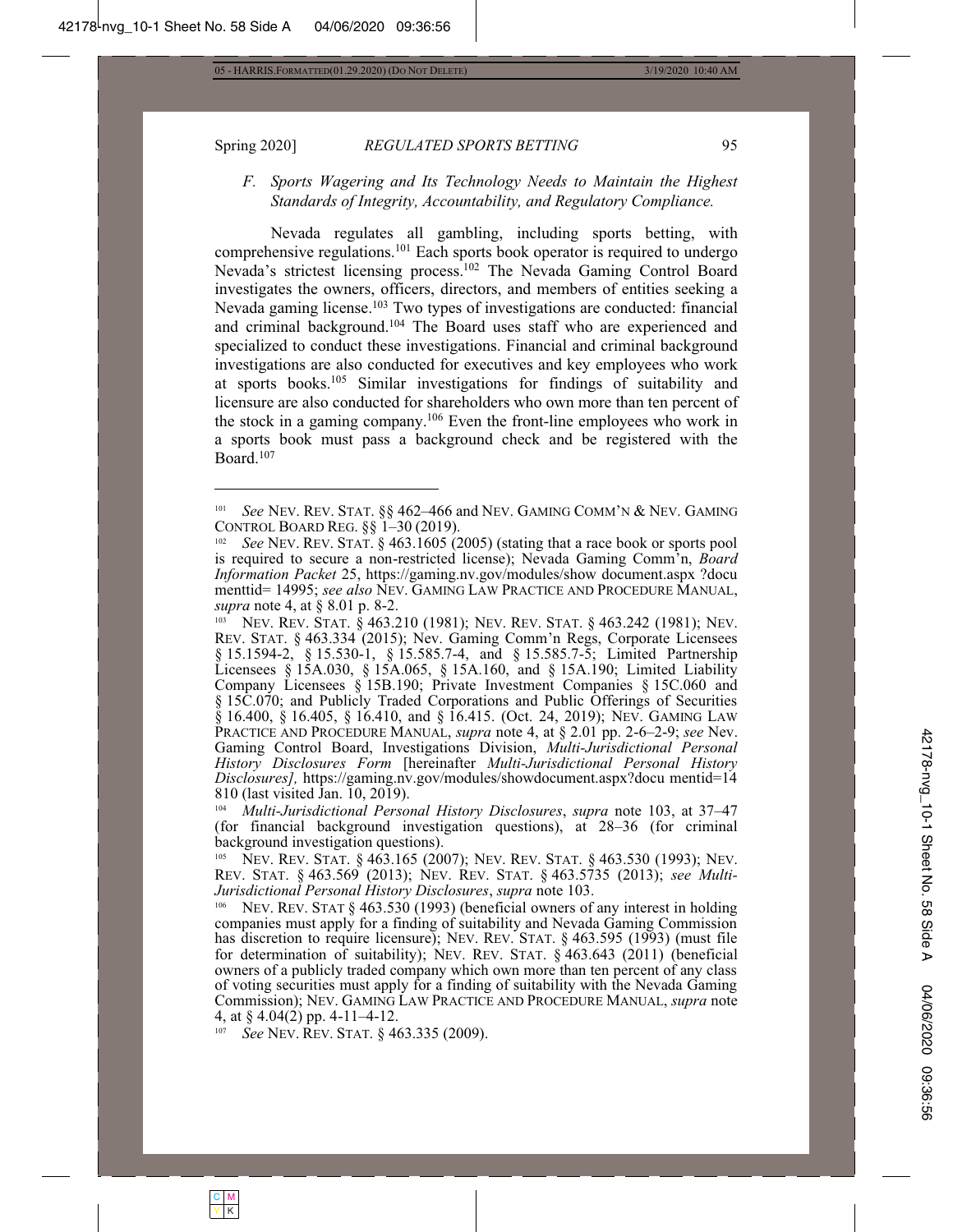# 96 *UNLV GAMING LAW JOURNAL* [Vol. 10:75

Once the investigation process has been completed, the three Board members review all of the reports which include the following: personal financial information, education, work and residence histories, involvement in litigation, law enforcement interactions if any, association with other gaming companies and individuals, previous licensing history, character references, tax returns, investment history, and other relevant factors.<sup>108</sup>

At a public meeting, the Board discusses the findings with the applicant and the applicant is asked additional questions.<sup>109</sup> After a public, deliberative process, the Board then makes a recommendation to the Commission.<sup>110</sup> If approval is recommended, the matter is forwarded to the Commission.<sup>111</sup>

The Nevada Gaming Commission is a five-member body that is the policy making piece of Nevada's regulatory structure.<sup>112</sup> The Commission reviews the same materials the Board receives.<sup>113</sup> After another public hearing with the applicant, the Commission engages in its public deliberative process and decides whether or not the license will be issued.<sup>114</sup>

In terms of modern technological developments, many new sports wagering jurisdictions take for granted what Nevada has developed over two decades.<sup>115</sup> In 2001, utilizing an intranet system, Nevada race books and sports pools provided the option to wager from home.<sup>116</sup> Automated telephone account wagering began in 2002.<sup>117</sup> By 2003, remote kiosks and remote race wagering account terminals were placed in both non-restricted and restricted locations.<sup>118</sup> Wagering kiosks were introduced in 2004.<sup>119</sup> A few years later, in

<sup>112</sup> NEV. REV. STAT. § 463.022 (1959); NEV. REV. STAT. § 463.150 (1981).

NEV. REV. STAT. § 463.140 (1995); Nev. Gaming Comm'n Reg. § 2.030(6)  $(2018).$ 

<sup>114</sup> Nev. Rev. Stat. § 463.029 (1983); Nev. Rev. Stat. § 463.120 (2017); Nev. REV. STAT. § 463.170 (2009).

 $\frac{116}{117}$  *Id.* 

 $\frac{117}{118}$  *Id.* 

 $\frac{118}{119}$  *Id.* 



<sup>&</sup>lt;sup>108</sup> See generally Multi-Jurisdictional Personal History Disclosures, supra note 103.

<sup>&</sup>lt;sup>109</sup> See generally NEV. REV. STAT. § 463.110 (1983) (because of Nevada's open meeting laws, Nevada Gaming Control Board members are prohibited from discussing pending matters and as such, it is general practice for board members to ask questions during the meetings).

 $\overline{a}$  In 2018, the practice of the Board was to engage in a deliberative process during its monthly public meeting and then make a recommendation to the Commission. If two or more Board members approved the matter, it was then forwarded to the Commission.

<sup>&</sup>lt;sup>111</sup> NEV. REV. STAT. § 463.210 (1981); NEV. REV. STAT. § 463.220 (2017).

<sup>&</sup>lt;sup>115</sup> E-mail from Jim Barbee, Chief Technology Division of the Nevada Gaming Control Board, to Becky Harris, Distinguished Fellow, Gaming and Leadership  $(Oct. 17, 2019, 08:53 AM PST)$  (on file with author).

Evan Simonsen, *Against the Spread: The Legality of Full-Service Sports*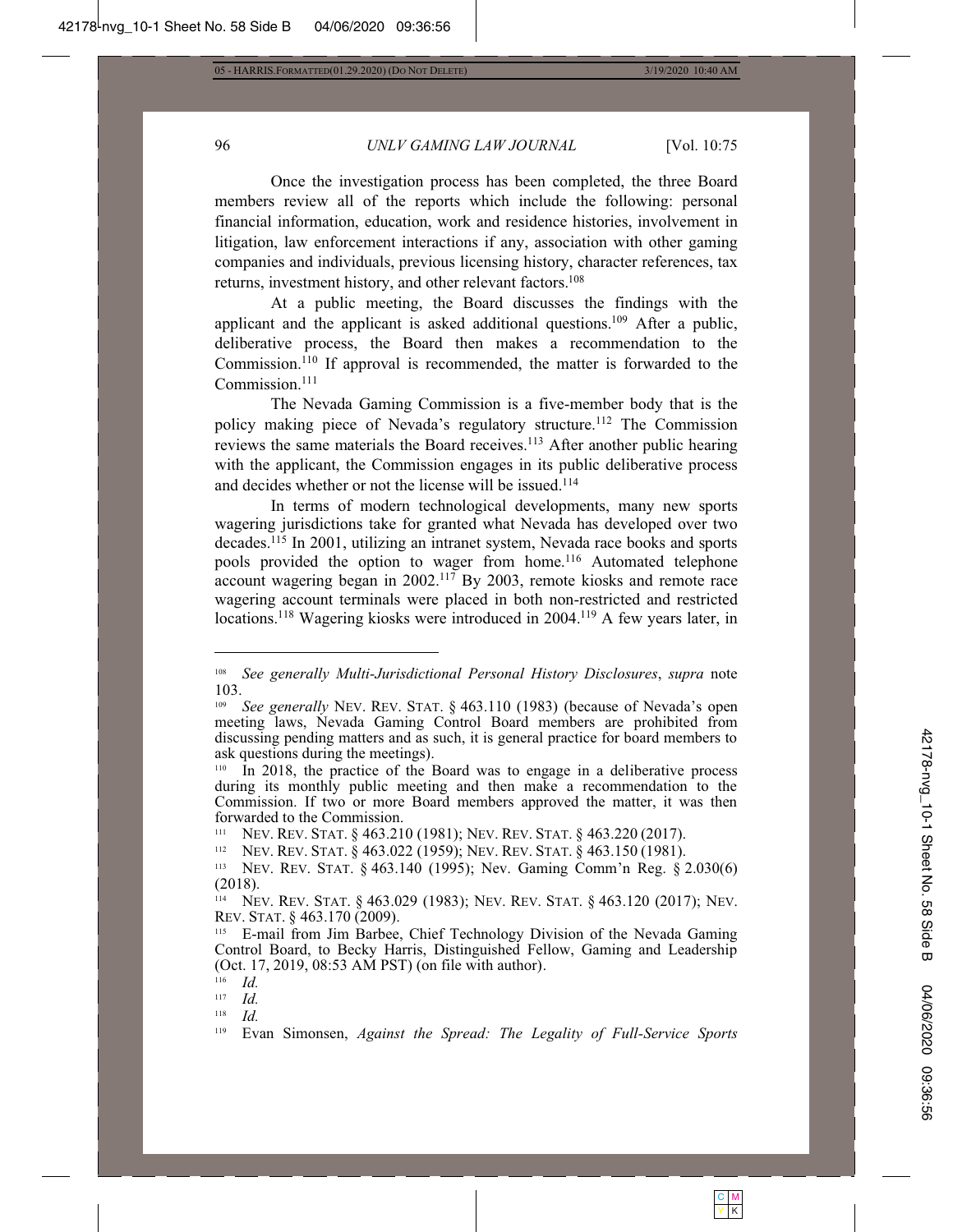3/19/2020 10:40 AM

#### Spring 2020]

#### REGULATED SPORTS BETTING

2006, intra-casino wireless sports wagering was emerged, and in 2010, intrastate mobile smart phone wagers could be placed in Nevada.<sup>120</sup>

With the implications of the 1966 Federal Wire Act on sports betting, many jurisdictions are concerned with the effectiveness of geofencing. Geolocation is the process by which a user's location can be identified through use of their mobile device.<sup>121</sup> Geolocation typically calls upon multiple resources such as GPS, WiFi, or mobile cell tower triangulation through the use of radio-frequency (hereinafter "RF") technology.<sup>122</sup> In addition to RF triangulation, geofencing algorithms may be augmented by the use of IP geolocation data.<sup>123</sup> However, IP geolocation information is spoofable and cannot always be relied upon alone to determine the location of a mobile device.<sup>124</sup> Each mobile operating system provider, such as Android, iOS, and Windows, has implemented a location services function that applications can call on to determine the real-time location of a mobile device.<sup>125</sup>

Geolocation companies, also known as geolocation service providers, use proprietary algorithms to implement a geofence.<sup>126</sup> Geolocation service providers may consider variables such as mobile location service information,

<sup>126</sup> Bluedot, *supra* note 125.

97

Wagering Kiosks, 4 UNLV GAMING L. J. 241, 248 (2014); see also Regulators Concerned about Betting Kiosks, L.V. SUN (Apr. 26, 2004, 10:44 AM), https://lasvegassun.com/news /2004/apr/26/regulators-concerned-about-betting-kio  $sk\bar{s}$ .

<sup>120</sup> E-mail from Jim Barbee to Becky Harris, *supra* note 115.

 $121$ Geolocating Carmen Sandiego, GRAVITATE (Dec. 14, 2018), https://www.gra vitatedesign.com/blog/what-is-geolocation/.

Ana-Maria Roxin et al., Survey of Wireless Geolocation Techniques, HAL (Apr. 122 3, 2010), https://hal.archives-ouvertes.fr/file /index/docid/470120/filename/IEEE-Globecom-Workshops-2007-NaitSidiMoh.pdf; see also Michael Essany, The Future of Geofencing and Online Gambling is Here, MOBILE MARKETING WATCH (Aug. 15, 2013), https://mobilemarketingwatch.com/the-future-of-geofencing-andonline-gambling-is-here-35290 ("the geotracking technology is spoof proof<br>because it relies on multiple methods for verifying a user's location. One of those methods is triangulation where it gets a fix on a cell phone by figuring out where it is relative to other cell phone towers in the area. Locaid checks the IP (Internet Protocol) address of the user and also checks with a Wi-Fi service provider about the location of a user on its network."); What is Geofencing? 10 Basics A Marketer *Needs to Know*, PLOT PROJECTS (June 27, 2017), https://www.plotprojects.com/ blog/what-is-geofencing/.

 $123$ Why Use Geofencing?, PLOT PROJECTS, https://www.plotprojects.com/geofenc ing/ (last visited Jan.  $11$ , 2020).

<sup>&</sup>lt;sup>124</sup> Jill R. Dorson, *The Total Dummy's Guide to Sports Betting Geolocation* Technology, SPORTSHANDLE (Apr. 1, 2019), https://sportshandle.com/geolocationmobile-sports-betting/; Tim Fisher, How to Fake a GPS Location on Your Phone, LIFEWIRE (May 24, 2019), https://www.lifewire.com/fake-gps-location-4165524; see also Gravitate, supra note 121.

<sup>&</sup>lt;sup>125</sup> John Murray, *Geofencing Part 1*, MURRAY BLOG, http://www.johnmurray.io/ log/2012/07/11/Geofencing-Part-1.html (last visited Dec. 28, 2019); What is Geofencing, BLUEDOT (2019), https://bluedot.io/library/what-is-geofencing/; see also, Why Use Geofencing?, supra note 123.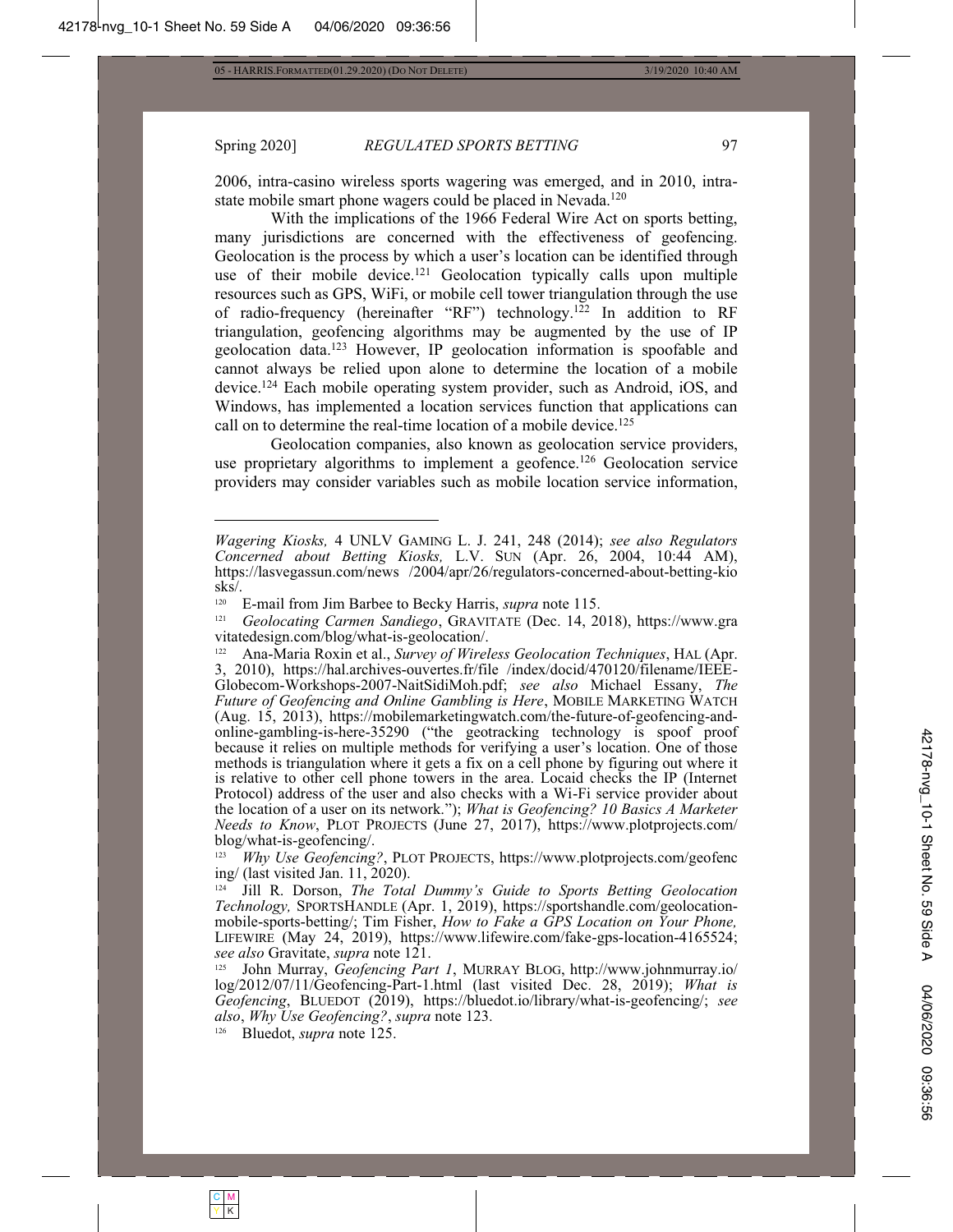98

05 - HARRIS.FORMATTED(01.29.2020) (DO NOT DELETE)

3/19/2020 10:40 AM

# UNLV GAMING LAW JOURNAL

GPS information, IP geolocation information, as well as the physical location provided by the mobile device user at the time of registration to determine a confidence level that the mobile device is actually located within the geofenced region.<sup>127</sup> This region could be either at the jurisdictional level, or a more defined area such as the gaming floor of a licensee.<sup>128</sup> Because location data provided by the mobile device is critical to determining the location of the device, a mobile sports wagering application implements several checks to ensure the device is not "spoofing" the location data.<sup>129</sup>

When an application wishes to know the location of the mobile device, it will provide the mobile operating system provider with the unique identifier and signal strength for each cell tower and WiFi access point visible to the device.<sup>130</sup> Using RF triangulation techniques, the mobile operating system provider will use this information to determine with a high degree of accuracy the precise location of the mobile device.<sup>131</sup> Both software and hardware may also be used to create a geofence and to prevent unauthorized users from accessing mobile sports betting software.<sup>132</sup>

To ensure that wagers are only placed in an authorized region, an operator may implement a buffer zone between the border and where the operator can accurately determine a device's location. Additionally, the closer the proximity to a defined boundary a mobile device is located, the more often a geolocation check may be required to be performed.<sup>133</sup> A geofence can also vary in scale. For example, a statewide geofence consists of a set of coordinates that define the "shape" of the state.<sup>134</sup> The geolocation of a device user wishing to place a sports wager is then compared to the state's geofence to determine if the user is inside the border or not.

132 See Jill R. Dorson, supra note 124.

133  $Id$  [Vol. 10:75

<sup>127</sup> Id.; The Power of Geofencing and How to Add It to Your Marketing, SALESFORCE (2019), https://www.salesforce.com/produ\_cts/marketing-cloud/bestpractices/geofencing-marketing/.

<sup>&</sup>lt;sup>128</sup> See generally John Murray, Geofencing Part 2, MURRAY BLOG (2017), http://www.johnmurray.io/log/2012/09/10/Geofen cing-Part-2.html.

See Jill R. Dorson, *supra* note 124; Geofencing: Harness the Power of Geofencing, LOCATIONSMART, https://www.locationsm art.com/platform/geofenc ing (last visited Dec. 28, 2019); Verifying Transactions with Secure Location Intelligence, LOCATION SMART, https://www.locationsmart.com/platform/location (last visited Jan. 9, 2020).

<sup>130</sup> Bindu Swetha, What Is Location Tracking and How Does it Work?, TECHSPIRITED (Dec. 9, 2017), https://techspirited. com/how-location-tracking-wor ks; This Is No Virtual Reality, LOCATIONSMART (Apr. 4, 2019), https://www.loca tionsmart.com/company/news/this-is-no-virtual-reality.

 $131$ See Bindu Swetha, supra note 130; see also How Accurate Can RFID Tracking Be?, RFID J. (June 8, 2015), https://www.rfidjournal.com/blogs/experts/ entry?114 54.

<sup>134</sup> See generally Michael Essany, supra note 122.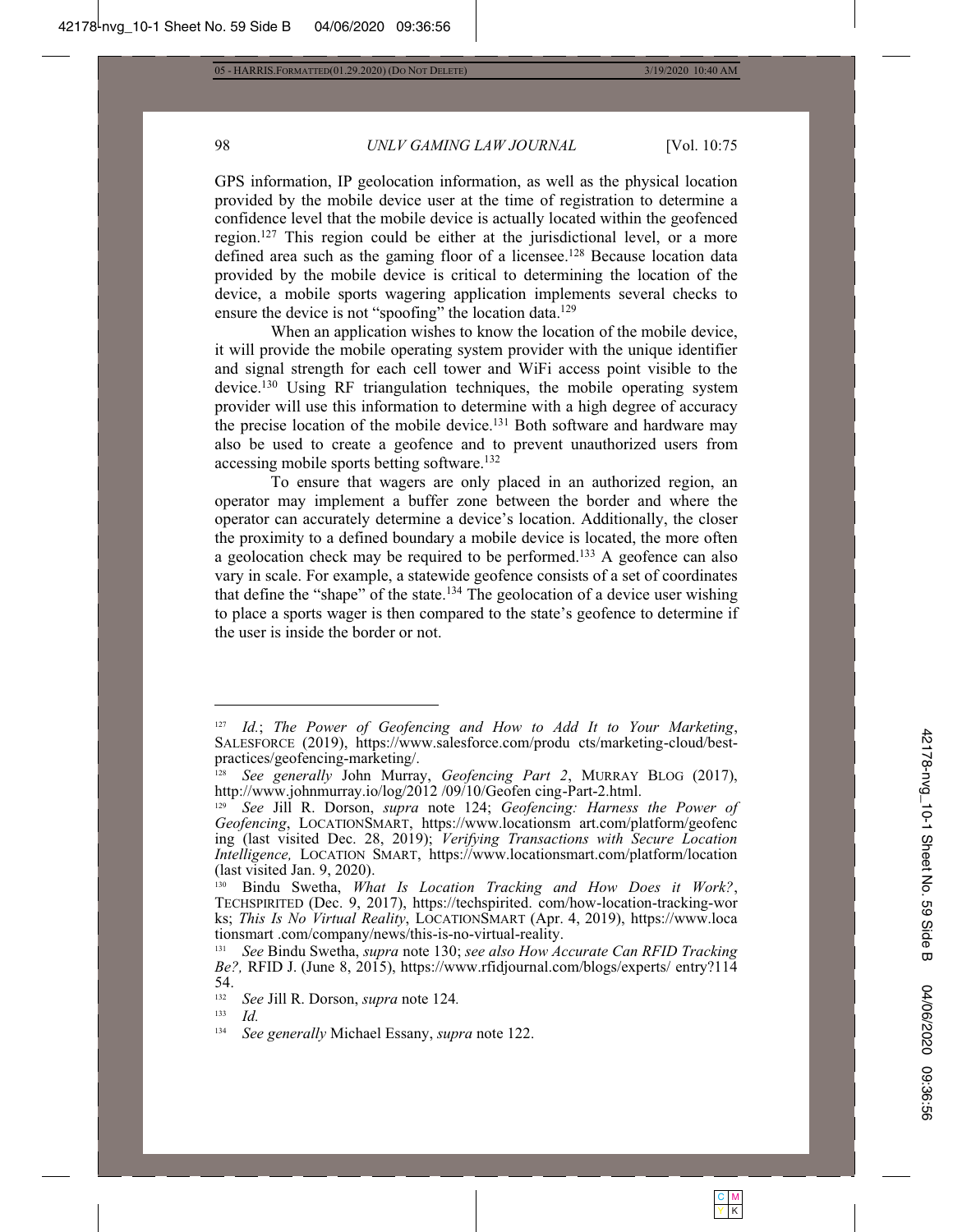42178-nvg\_10-1 Sheet No. 60 Side A 04/06/2020 09:36:56

04/06/2020 09:36:56

42178-nvg\_10-1 Sheet No. 60 Side A

# Spring 2020] **REGULATED SPORTS BETTING** 99

Additionally, a geofence may be defined at the property level.<sup>135</sup> Property level geofencing may use networked hardware to define borders in addition to a set of coordinates. Device users can be restricted to using mobile applications only in authorized areas.<sup>136</sup> Geofencing and geolocation are key for products such as mobile sports betting which depending on the jurisdiction are limited to intrastate transactions or are only allowed within the bounds of a licensed gaming establishment.

As more and more jurisdictions legalize and regulate sports betting, the use of geofencing and geolocation technologies is critical to ensuring that online and mobile betting is confined to individual state or tribal boundaries as the federal wire act prohibits interstate sports betting.<sup>137</sup>

*G. Consumer Protection Mechanisms Are Essential to Combat the Challenges That Arise for Those Who Are Unable to Gamble Responsibly.* 

In Nevada, a person must be twenty-one years old to gamble.<sup>138</sup> This includes placing sports wagers.<sup>139</sup> Nevada has tough wagering account creation requirements. In order to create an account, users must complete the sign-up process in person at a casino where the patron's identity can be verified and ensure that the user is legally allowed to gamble.<sup>140</sup> After a wagering account has been created, Nevada offers mobile gaming for patrons who wish to place sports bets while they are within the geographic boundaries of Nevada.<sup>141</sup> For states embarking on legal regulated sports betting, providing resources for

 $\frac{135}{136}$  *Id.* 

Ana-Maria Roxin et al., *supra* note 122; Bindu Swetha, *supra* note 130; *see e.g.,* GEOCOMPLY, https://www.geocomply.com (last visited Dec. 28, 2019) ("Combining the power of iBeacons with GeoComply's robust geolocation compliance solutions, our indoor solution, PinPoint, allows for gaming to be restricted within specific zones of a gaming property to within a few meters of accuracy. PinPoint was designed specifically for the gaming industry's unique requirements and offers the same real-time anti-spoofing and fraud benefits as the mobile and desktop solutions. PinPoint's advanced detection and monitoring system can even anticipate movements to alert players before leaving permitted areas, making for a seamless and uninterrupted play experience.")

<sup>&</sup>lt;sup>137</sup> Mark Hichar, U.S. States May Now Legalize Sports Betting – But the Federal Wire Act Affects State Implementation, INTERNATIONAL COMPARATIVE LEGAL GUIDE TO: GAMBLING 2019 at 3 (5th ed. 2018); Juan Carlos Blanco, What Is the *Net Effect of the New Wire Act Opinion on Sports Betting?*, LINES (Jan. 20, 2019), https://www.thelines.com/wire-act-sports-betting/; The Federal Wire Act Law of 1961, GAMBLING LAWS, https://www.gamblinglaws.org/us/federal-wire-act/ (last visited Dec. 28, 2019).<br> $V_{\text{BIV}}$  Nev Rev. Stat 8

<sup>&</sup>lt;sup>138</sup> NEV. REV. STAT. § 463.350 (1991).

 $\frac{139}{140}$  *Id.* 

*See e.g.*, *STN Sports – Official Rules, STN SPORTS, https://www.stationcasino* ssports.com/rules/ (last visited Jan. 9, 2020).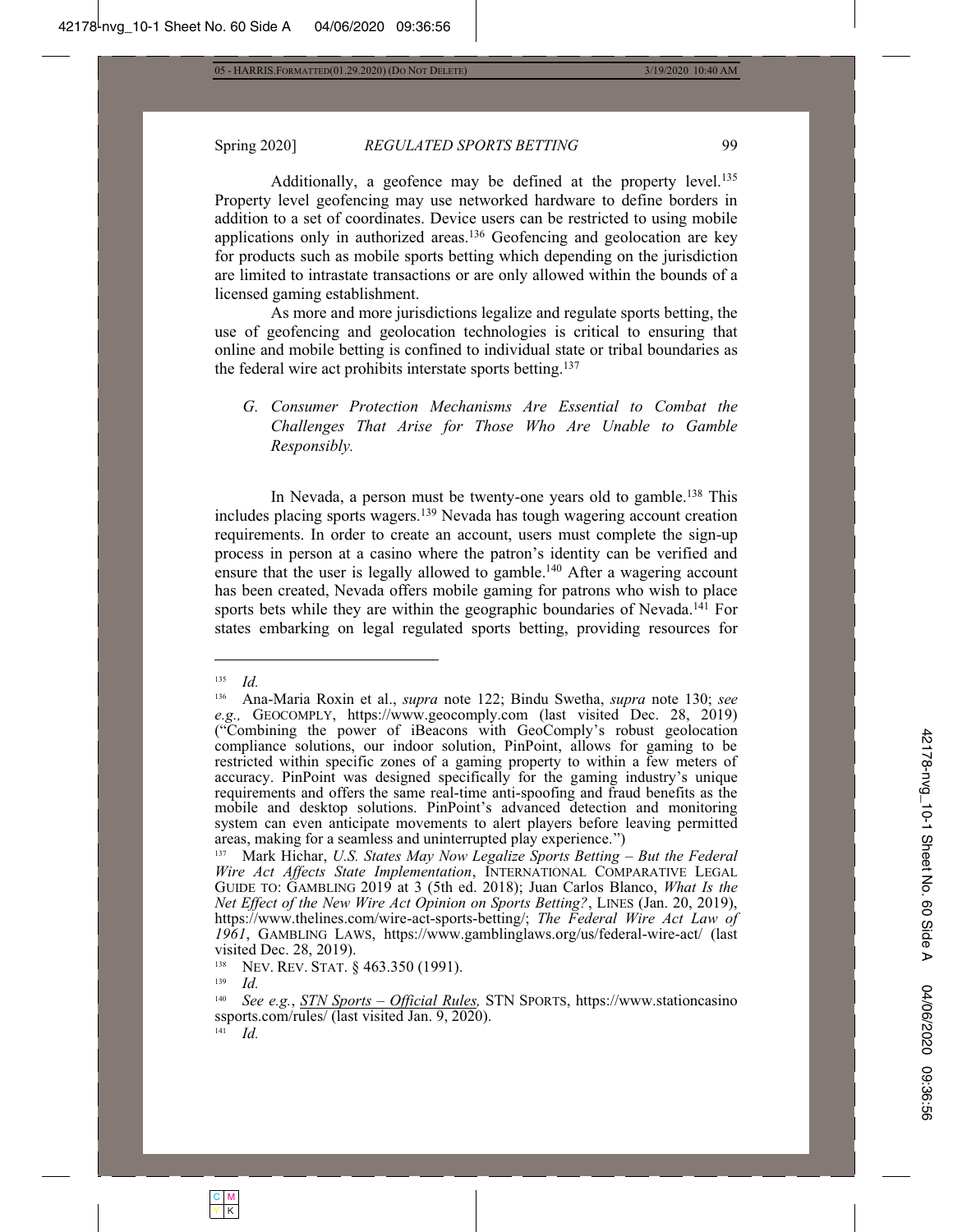#### 100 UNLV GAMING LAW JOURNAL [Vol. 10:75

those who do not know how to or cannot quit gambling is "important to help protect and maintain the credibility" of sports betting activities.<sup>142</sup>

*1. Nevada Gaming Commission Regulations.* 

### *a. Wagering Accounts*

In terms of wagering account creation, higher standards are required of Nevada gaming licensees than for other types of e-commerce account creators.<sup>143</sup> Nevada licensees are obligated to "know their customers" when creating an account and are required to take additional steps to verify the identity of the account creator.<sup>144</sup> Once a wagering account is created and verified, Nevada licensees are required to create a secure personal identifier for each patron "that is reasonably designed to prevent the unauthorized access to, or use of, the wagering account by any person other than the patron or patrons for whom the wagering account is established."<sup>145</sup>

While concerns exist regarding inappropriate use by minors, this is an issue that exists in *any* ecommerce online activity, such as online banking or ecommerce retail sites, not just online gambling. The volume of transactions in online banking and e-commerce retail sites is exponentially greater than online gambling.<sup>146</sup> Ultimately, with regard to any type of account that is created, whether traditional or online, it is up to the account creator to ensure their account credentials are protected. Despite the fact that Nevada has protections in place to safeguard against unauthorized account creation or unauthorized access to another person's account, if account creators refuse to exercise reasonable precautions against unauthorized use, regulations forbidding access to and resources dedicated to responsible gambling choices will not be as effective as they might otherwise be.

<sup>&</sup>lt;sup>142</sup> U.S. State Gaming Regulators Forum, supra note 65.<br><sup>143</sup> See Ney, Gaming Comm'n Reg.  $\frac{8}{5}$  325

<sup>&</sup>lt;sup>143</sup> *See* Nev. Gaming Comm'n Reg. § 5.225.

<sup>&</sup>lt;sup>144</sup> Nev. Gaming Comm'n Reg.  $\S$ § 5.225(5)–(8).<br><sup>145</sup> Nev. Gaming Comm'n Reg.  $\S$  5.225(6)

<sup>&</sup>lt;sup>145</sup> Nev. Gaming Comm'n Reg.  $\S$  5.225(6).

<sup>&</sup>lt;sup>146</sup> J. Clement, *E-Commerce Worldwide – Statistics & Facts*, STATISTA (Mar. 12, 2019), https://www.statista.com/topics/871/online-shopping/ (stating that https://www.statista.com/topics/871/online-shopping/ (stating that approximately 1.8 billion people purchased products online in 2018); but see 2019 iovation Gambling Industry Report, IOVATION at 3, https://content.iovation.com/ resources/iovation-report-2019-gambling-industry.pdf?mtime=20190201115903 (showing that in comparison only  $518$  million gambling transactions took place during that same 2018 period).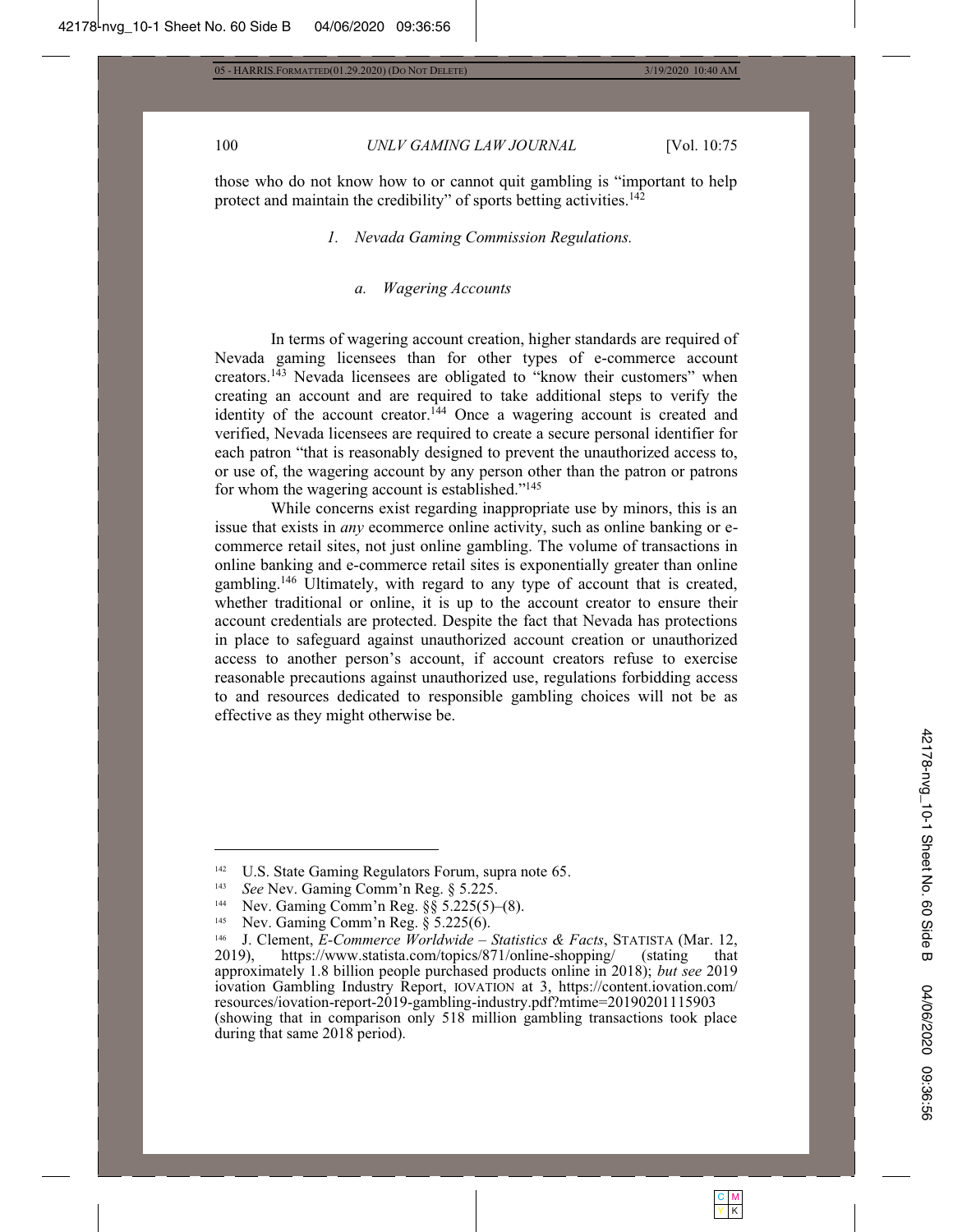### Spring 2020] **REGULATED SPORTS BETTING** 101

*b. Patron Dispute Resolution Process* 

Nevada also has a time-tested patron dispute process that is effective.<sup>147</sup> Nevada Gaming Commission Regulation 7A specifically directs, "[t]his regulation should be liberally construed to achieve fair, just, equitable, and expedient resolutions of all disputes governed by NRS 463.363 and  $463.364$ ."<sup>148</sup> If the dispute is less than \$500, the licensee is required to provide the Board's information to the patron.<sup>149</sup> In disputes of \$500 or more, the licensee is required to contact the Board.<sup>150</sup> The patron dispute process is intended to be patron "friendly" and the hearing is not conducted pursuant to normal rules of evidence as any relevant evidence is allowed.<sup>151</sup> Nevada Gaming Commission Regulation 10.010 also allows immediate family to represent petitioners, as long as they are not paid.<sup>152</sup> The process is very timely, as the Board only has forty-five days to mail out a decision.<sup>153</sup> A party that disagrees with the initial determination may file a petition with the Board requesting a hearing to reconsider the decision.<sup>154</sup> Nevada's process allows for twenty days, plus an additional five days for mailing, to request an appeal with the Hearing Examiner, otherwise the dispute is barred from going to the Board or judicial review.<sup>155</sup>

#### *2. State Funding for Problem Gambling*

For those who suffer from addiction, the State of Nevada provides problem gambling treatment, prevention, workforce development, and program evaluation services through dedicated funding from the state budget and grant funding under the Department of Health and Human Services (DHHS).<sup>156</sup> State

- <sup>149</sup> NEV. REV. STAT. § 463.362(2)(b) (2009).<br><sup>150</sup> NEV REV STAT § 463.362(2)(a) (2009).
- <sup>150</sup> NEV. REV. STAT.  $\S 463.362(2)(a) (2009)$ .<br><sup>151</sup> Nev. Gaming Comm'n Reg.  $\S 7A.070.02(2)$
- <sup>151</sup> Nev. Gaming Comm'n Reg.  $\S$  7A.070 (2019).
- Nev. Gaming Comm'n Reg.  $§ 10.010(2019)$ .
- <sup>153</sup> NEV. REV. STAT.  $\frac{6}{9}$  463.362(3) (2009).

As jurisdictions around the United States "roll out" their sports betting regulations, refinements will be necessary as patrons challenge sports betting operator procedures. See generally NEV. REV. STAT. §§ 463.362-463.366 (1991); *see also* Nev. Gaming Comm'n Reg. § 7A (2019); see e.g., Steve Ruddock, The Handling of Technical Errors at NJ Sportsbooks is a Work in Progress, PLAYNJ (Nov.  $2$ ,  $2018$ ), https://www.playnj.com/news/technical-errors-nj-sports-betting/26  $073/$  (illustrating regulation and other technical issues that remain in states other than Nevada).

<sup>&</sup>lt;sup>148</sup> Nev. Gaming Comm'n Reg.  $$7A.010(2019)$ .

<sup>&</sup>lt;sup>154</sup> NEV. REV. STAT. § 463.363 (1991); see also Nev. Gaming Comm'n Reg. § 4  $(2019).$ 

<sup>&</sup>lt;sup>155</sup> *See* NEV. REV. STAT. § 463.363 (1991).<br><sup>156</sup> Nev. Dent. of Health & Human Serv.

Nev. Dept. of Health & Human Servs., Problem Gambling Services 2017-2019 Strategic Plan, Office of Cmty. P'ships & Grants (May 19, 2016), http://dhhs.nv.gov/uploadedFiles/dhhs.nv.gov/content/Programs/Grants/Programs/P roblem\_Gambling/PGStrategicPlan2017-2019v62316.pdf.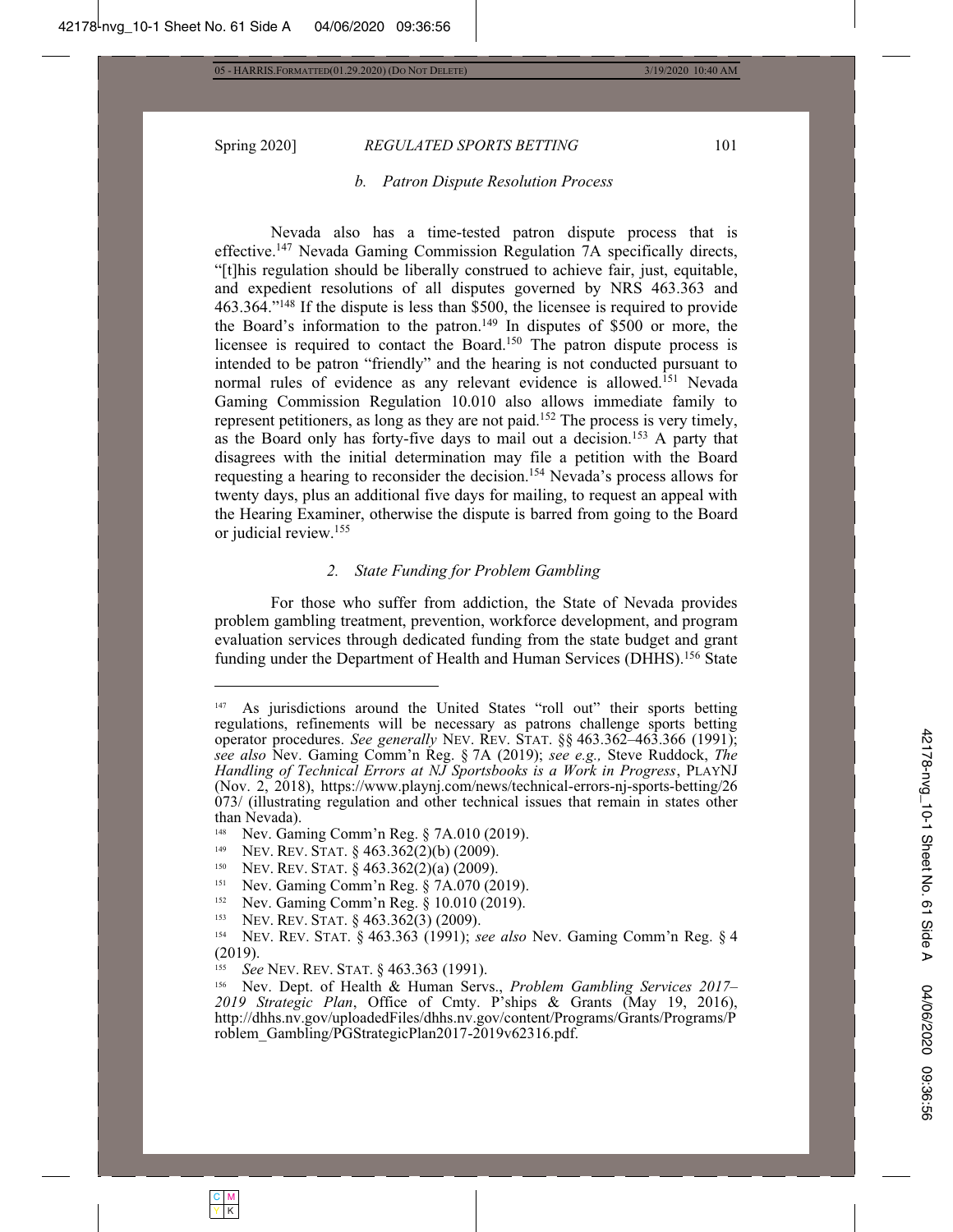3/19/2020 10:40 AM

# 102

# UNLV GAMING LAW JOURNAL

[Vol. 10:75

funding is generated through a portion of gaming tax revenue which is set aside per statute specifically for this purpose and has been in effect since 2005. DHHS administers this account with input and oversight by the Governor's Advisory Committee on Problem Gambling (ACPG), whose members include representatives of Nevada's gaming industry, mental health and addiction professionals, and other experts in the problem gambling field.<sup>157</sup> The State's vision is to improve the public health of Nevadans through a sustainable and comprehensive system of programs and services that reduce the impact of problem gambling.<sup>158</sup> Certified Problem Gambling Counselors in qualified agencies offer a diverse range of services to both problem gamblers and their family members. In 2019, the Nevada Legislature changed the funding formula for problem gambling by eliminating the requirement that \$2.00 per slot machine per quarter be dedicated to treatment for problem gambling.<sup>159</sup> Problem gambling in Nevada is currently provided for through a state budget general fund allotment each biennium.<sup>160</sup> An increase of approximately \$600,000 was approved for fiscal year 2020-21.<sup>161</sup>

#### 3. Non-Profit Resources for Problem Gambling

The Nevada Council on Problem Gambling, a private non-profit agency and affiliate of the National Council on Problem Gambling, is the primary advocate and provider of prevention, community outreach, and professional education programs in Nevada.<sup>162</sup> The Council addresses problem gambling as a community health issue, and does not take a position for or against legal gambling.<sup>163</sup> The Council provides the 24-hour Problem Gamblers HelpLine service, whose toll-free number is required by gaming regulation to be posted in every Nevada gaming location.<sup>164</sup> Through this HelpLine, callers are referred to treatment and recovery support services throughout the state, including over 100 weekly Gamblers Anonymous support group meetings.<sup>165</sup> The Council works collaboratively with the gaming industry, regulators, and legislators to ensure effective public policy and programs that promote

<sup>157</sup> *Id.* at 3.

<sup>158</sup> *Id.* at 1.

Id. at 1, 3; see also S.B. 535, 2019 Leg., 80th Sess. (Nev. 2019) (illustrating 159 amendment 936 to S.B. 535 which deleted NRS 463.320 subsection (2)(e) requiring the two dollar per slot license fee).

<sup>160</sup> See generally Nev. S.B. 535, supra note 159.

<sup>161</sup> See generally Nev. Dept. of Health & Human Servs., *supra* note 156, at 23.

<sup>162</sup> Mission and Vision, NEV. COUNCIL ON PROBLEM GAMBLING, https://www.neva dacouncil.org/who-we-are/mission-vision/ (last visited Dec. 28, 2019).

<sup>163</sup> NEV. COUNCIL ON PROBLEM GAMBLING, https://www.nevadacouncil.org/ (last visited Dec. 28, 2019).

COUNCIL ON PROBLEM Get Help  $Now,$ NEV. GAMBLING, https://www.nevadacouncil.org/get-help-now/ (last visited Dec. 28, 2019). See generally id.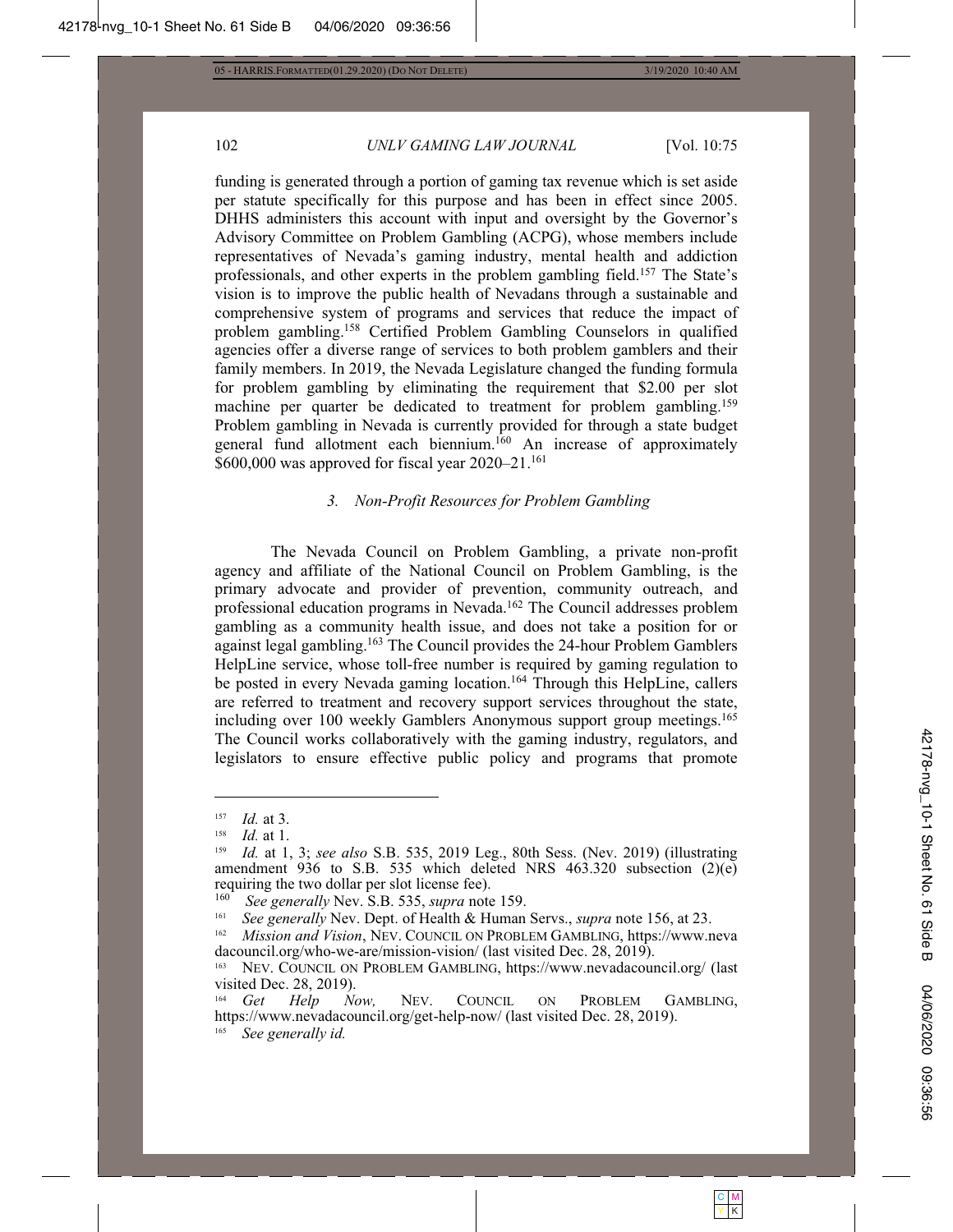#### Spring 2020] **REGULATED SPORTS BETTING** 103

Responsible Gaming, and also works in partnership with community agencies to integrate problem gambling awareness and prevention programs into schools, mental health and addiction services, and other health promotion activities.<sup>166</sup>

#### *4. Clark County's Problem Gambling Diversion Program*

Clark County Nevada has instituted a diversion program for problem gamblers though its court system.<sup>167</sup> Instead of prison or probation, judges now have the discretion to order counseling for those addicted to gambling and retain oversight of their recovery.<sup>168</sup> "Advocates say it's more cost-effective than incarceration and a proactive way to reduce the number of repeat offenses."169

Each new jurisdiction will have to determine its responsible gambling policy priorities. Establishing partnerships with important community stakeholders to provide a variety of resources is critical in meeting the needs of those who are unable to gamble responsibly. As is the case with the Problem Gambling Diversion Program, Nevada continues to look for productive ways to address problem gambling and mental health concerns.

# *H. Cooperation and Discussion With All Sports Betting Stakeholders Is Essential As Many Issues Are of Mutual Concern.*

With the International Center for Gaming Regulation (ICGR) at University Nevada Las Vegas (UNLV) established as the facilitator, U.S. gaming regulators established the U.S. Sports Betting Forum (Forum) in  $2018$ <sup>170</sup> The Forum provides a neutral setting where stakeholders, regulators, law enforcement, sports organizations, tribal leaders, and others can have an opportunity to communicate across jurisdictions to discuss problems of mutual

<sup>&</sup>lt;sup>166</sup> NEV. COUNCIL ON PROBLEM GAMBLING, *supra* note 163; see also Mission and *Vision, supra* note 162.<br><sup>167</sup> Help Not Prison (

*Help, Not Prison, Offered at New Clark County Gambling Court, U.S. News &* WORLD REP. (Oct. 28, 2018), https://www.us news.com/news/beststates/nevada/articles/2018-10-28/help-not-prison-offered-at-new-clark-countygambling-court.

 $\frac{168}{169}$  *Id.* 

 $\frac{169}{170}$  *Id.* 

*New 'US Sports Betting Forum' Established by State Regulators to Discuss Sports Gambling Policy*, CDC GAMING REPORTS INC. (Oct. 17, 2018, 9:24 PM), https://www.cdcgamingreports.com/new-us-sports-betting-forum-established-bystate-regulators-to-discuss-sports-gambling-policy/. As of the writing of this article, the US Sports Betting Forum has conducted two meetings: May 15, 2019 in Boston, Massachusetts and October 15, 2019 in Las Vegas, Nevada.